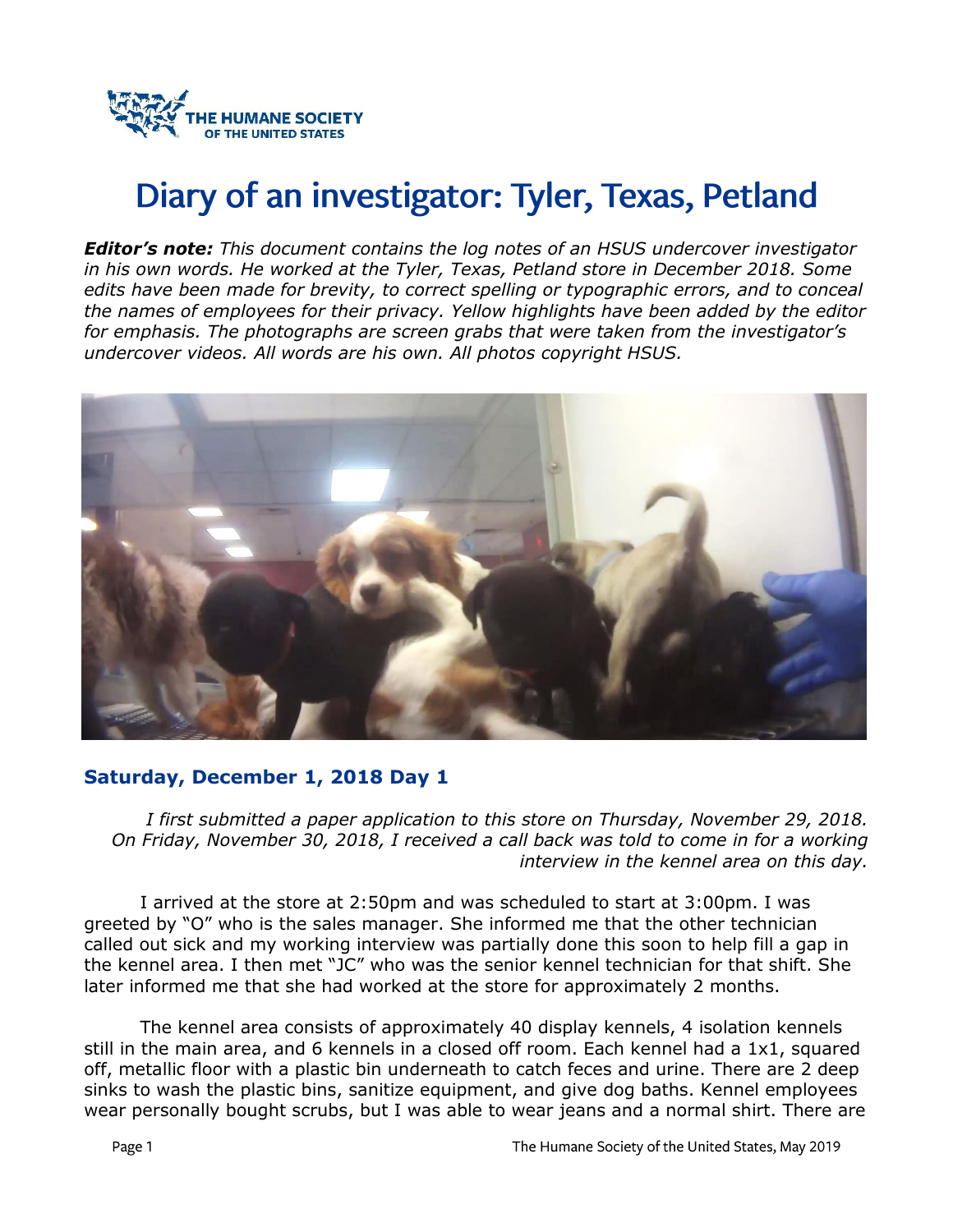several hand sanitizer bottles and I was instructed to sanitize every time I had any contact with a dog because of cross contamination. No dog was ever allowed to be in contact with a dog outside of their kennel.

"JC" informed me that usually 2 employees work in the kennel area. One employee handles medication, exams, and the more technical duties while the other watches the dogs and cleans cages. She explained that the managers never want to see any feces in the display kennels, so they need to be cleaned continually and throughout the day.

"JC" indicated that a dog had recently died of [canine parvovirus](https://www.petmd.com/dog/conditions/infectious-parasitic/c_dg_canine_parvovirus_infection) and that they now tested for it in every new arrival. She went on to say that the aforementioned dog contracted the disease before the dog arrived at the store and that many of the sick animals she's dealt with contracted their illnesses from the breeders prior to their arrival at the store. She also explained that sometimes dogs get hurt in the play area when they are with customers. She had recently helped treat a dog with a concussion that had likely been injured while with a customer.

In the middle of the shift, several employees from the sales floor came into the kennel area and complained about a customer. "JC" informed me that the customer had recently purchased a dog and then attempted to return the animal after the dog had showed symptoms of respiratory problems and made a small scene. That same customer returned to the store to buy another dog. The employees believed that the symptoms of the dog were due to the actions of the customer and were reluctant to deal with him. One of the employees later informed me that he did not buy another animal and that he was nearly asked to leave.

"JC" informed me that new dogs normally arrive on Sunday or Monday and that the store usually receives 17 dogs in each shipment.

At the start of the day, there were 3 dogs in the isolation kennels. Each of these dogs had diarrhea and one was unable to keep food down. Another dog was added later because he acted aggressively to the other dogs in his kennel.

"B" is a salesman at the store. Near the end of the shift, he explained that to show dominance to the dogs I would have to grab them by the scruff and speak in a low growling voice.

"O" clocked me out at the end of the shift and said that she recommended me for the job. She scheduled me to work the morning shift on Monday so that I would be able to meet the kennel manager.

I observed 54 dogs in the kennel area at the start of the day but was unable to do a final count. I also observed 2 dog sales over the course of the shift. I departed the area at approximately 9:40pm and am scheduled to return on Monday, December 3, 2018 at 6:45am.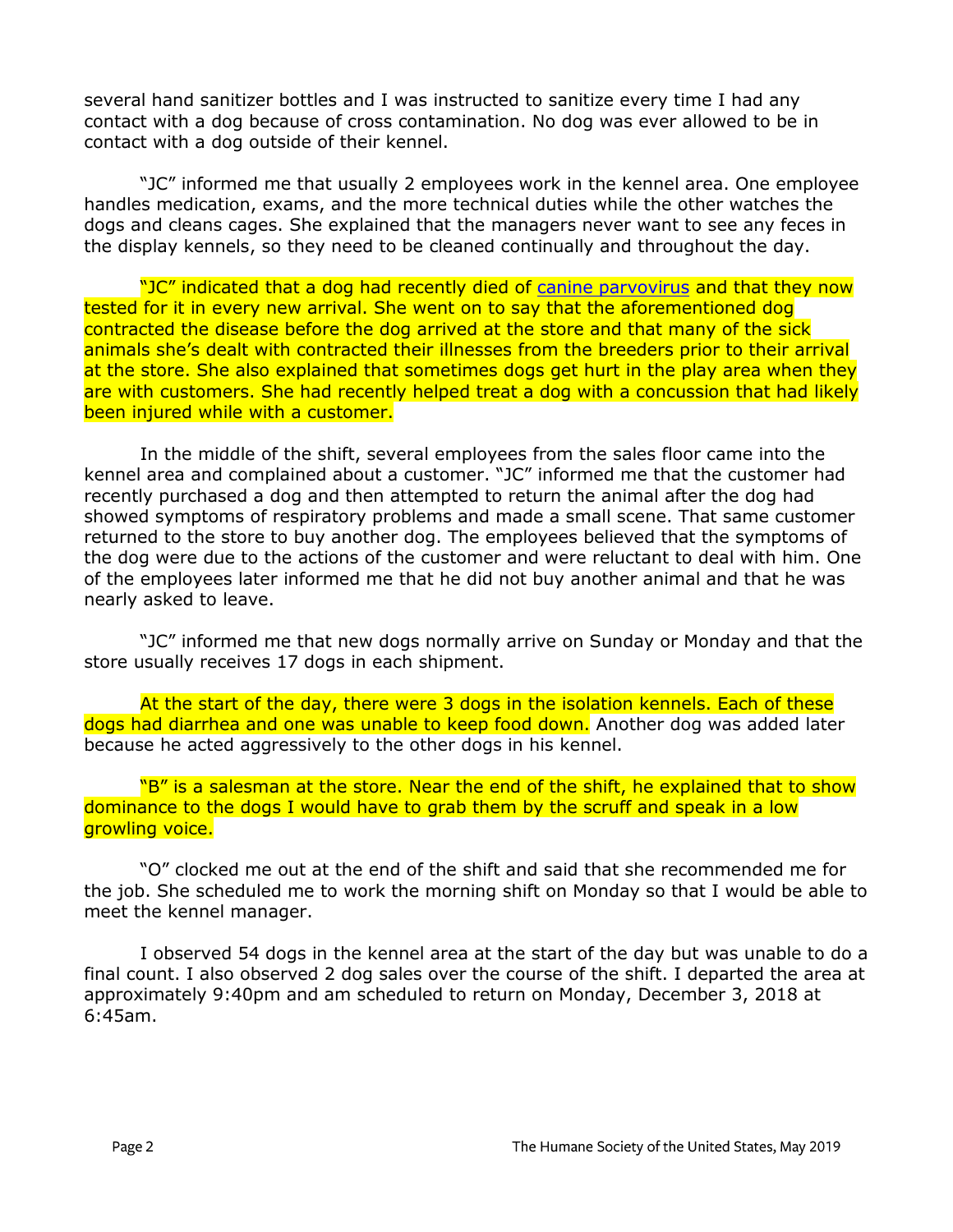## **Monday, December 3, 2018 Day 2**

I arrived at the store at 6:41am and was scheduled to start at 7:00am. I spent the day in kennel area where I sanitized kennels and equipment, wiped windows, and cleaned animal feces.

I worked in the kennel area with "RS" who is the kennel manager and an individual named "CY" who is a kennel technician. "CY" is "O"'s daughter.

Very early in the day, "RS" pointed out that a dog had a small amount dried feces stuck to his backside. She explained that the dog needed a bath and was taken out of the display kennel and into an isolation kennel by himself. Several times throughout the day, both "CY" and "RS" talked about the dog and indicated that they would bathe the dog when they had the time. When I left the store at 2:15pm, the dog was still in an isolation kennel (where it had stayed all day) and was not bathed.

"RS" indicated that 16 new dogs were scheduled to be delivered that night. Among the new dogs are 2 heelers, 1 Boston terrier, and 1 goldendoodle. Many of the kennels were already full and "RS" explained several times throughout the day that placing all of the new dogs would be difficult.

"CY" indicated that, on the previous day, a Chihuahua had become nonresponsive and was given saline. She believed the dog was going to die. "O" brought the dog to her house overnight and the dog eventually showed signs of improvement. "CY" explained that sometimes the smaller dogs "crash" and she was unsure of the reason why.

I observed 58 dogs in the kennel area at the start of my shift. Please note, my previous days count did not include dogs in the isolation kennels. I also observed 2 dog sales over the course of the shift. I departed the area at approximately 2:15pm and am scheduled to return on Tuesday, December 4, 2018 at 1:45pm.

#### **Videos from today included this conversation:**

"CY": That Chihuahua. Yesterday I came in and it was crashing, and it looked like it was dead. It would roll over and its head wouldn't follow its body and it couldn't stand up. Me: What'd you guys do?

"CY": We gave it saline. We injected it with saline which is liquids basically to see if he responds to it which he did thankfully. We thought he wasn't gonna make it but towards last night my mom ended up bringing him home. He started walking which is a great sign. So, he's doing really good now. He's actually in the kennel now.

Me: What caused it, though?

"CY": We don't know. Mostly with small dogs, because they're so small, they can't

function properly sometimes. Because they're so small, they're organs can't keep up with them. If that makes sense. "E" [different kennel technician] could explain it more. Cause if stuff happens, she's the one that's like (the person to handle the problem) but I was alone because (unintelligible) didn't show up.

Later: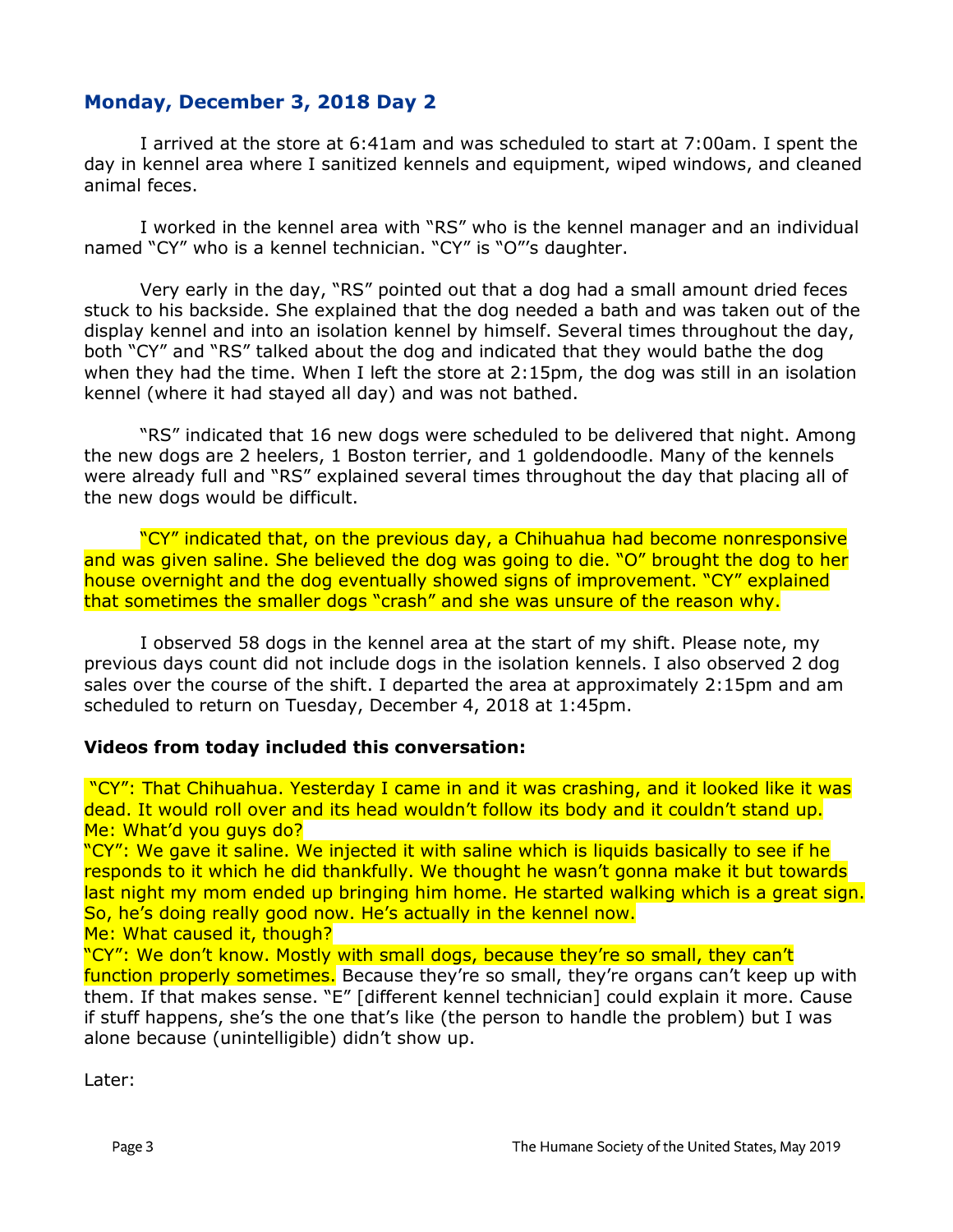"CY": If you ever see a dog that's like lethargic and not really moving and if you tap it and it doesn't move or anything. Be sure to report that 'cause he's probably crashing. If you ever see a dog that's shaking really bad, just mess with him and if he gets up and starts moving, he's probably not having a seizure but if he stays there, he's probably having a seizure. Cause the problem with him was apparently, on the night shift before, "JC" had noticed the dog acting lethargic, but she had forgotten to report it. She said she forgot to report it to somebody. So, the next morning when we came in he was almost completely gone.

## **Tuesday, December 4, 2018 Day 3**

I arrived at the store at 2:44pm and was scheduled to start at 3:00pm. Please note, I was originally scheduled for 2:00pm but I was instructed to return at 3:00pm. I spent the day in kennel area where I sanitized kennels and equipment, wiped windows, and cleaned animal feces with "RS" and "JC".

There were 3 isolation kennels used during the workday. One had a heeler and "JC" informed me that the dog was new and acted aggressively towards the other dogs in the display kennel. Another isolation kennel had 2 smaller breed dogs and "JC" explained that those dogs were in isolation because there was not enough room in the display kennels. The last dog had blood in her stool and needed to be syringe fed.

While in the breakroom, I observed a large cockroach in the middle of the floor. An employee then entered the area and explained that infant black widow spiders were found in the tarantula cages and she assumed that they were transported in with the tarantulas by mistake. She said that the black widows were found and removed from the area.

Early in the day, "JC" showed me a bulldog with stitches on the outside edge of each of his eyebrows. There was no sign of injury and the stitches were in identical spots on both eyelids. She explained that it must've been done while with the breeders and she had never seen anything like this in the past. Later she showed me a different dog that appeared to have had surgery for a hernia and had several stitches in his abdomen.

While in the breakroom, I observed several shipping documents that pertained to the breeders of the dogs that had recently arrived at the store. The first was J.A.K.'s Puppies Inc. (featured in [this article\)](https://globegazette.com/news/local/designer-and-purebred-puppies-from-britt-elsewhere-sold-as-rescue/article_35416036-8c17-5c99-8db7-507545264d10.html) located at 2685 Grant Ave, PO Box 245 in Britt, IA. Their USDA# is 42-B-0271. The others are **QD Kennels, Tiffanie's, and PBT Pet Online**.

I observed 71 dogs in the kennel area at the start of my shift. I also observed 1 dog sale over the course of the day. I departed the area at approximately 9:15pm and am scheduled to return on Wednesday, December 5, 2018 at 1:45pm.

#### **Videos from today included this conversation:**

"JC" with a bulldog that had stitches put into the outside of both of his eyelids:

Me: What happened there? "JC": I have no idea. Me: Did we do that? "JC": No. The breeder did. Page 4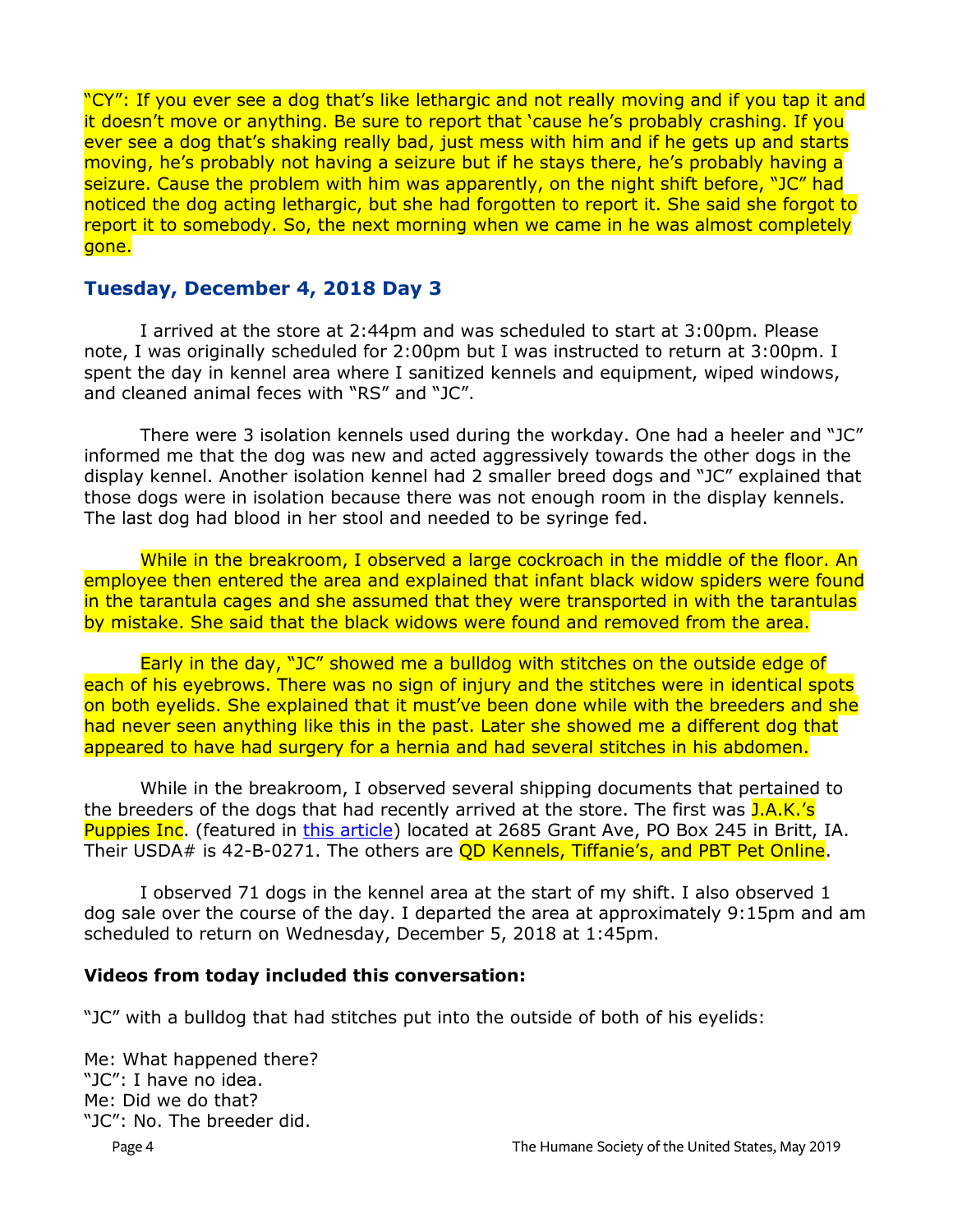Me: That's odd.

"JC": Yeah. I never saw…see…I can't even talk today.

Me: You're fine. Never seen that before?

"JC": Yeah. I thought it was just a string and I was gonna pull it and then I looked closer and was like, "Oh no that's a stitch."

Me: They're both on the same side, too. It's not just a scratch or something. They're equal.

Later in the day: "JC" was talking about the Chihuahua that had previously crashed:

Me: How's that one Chihuahua, anyway?

"JC": She's doing good. Poops look good. (Unintelligible) on her own and drinking water on her own.

Me: That's pretty big. Do you know what caused that?

"JC": I have no idea. She just crashed. It happens sometimes especially with smaller dogs.

Me: Yeah, I guess I haven't really worked with dogs before, but I didn't think that happened like that. Just out of nowhere.

"JC": Sometimes it depends on if they're getting enough to eat. The other guys, they'll push him outta the way. You gotta watch the smaller dogs

Later in the day: My video shows dogs in an isolation kennel. Please note, these dogs were in isolation for spacing reasons and not behavior or illness. "RS" was syringe feeding a dog and talking about seizures.

"RS": It's the one that had really bad bloody stool and we got the bloody stool taken care of but she just isn't eating on her own.

Me: You have to do this a lot?

"RS": I have since I've been here. I mean not every day or every puppy or whatever, but we get these little tiny ones and when they go down, they go down quick. That is why I am always fussing about making sure that my puppies eat. Cause these are my babies. When they crash and they start having seizures. We have to give them saline solution under the skin, nutritional gel, syringe feed them, syringe water them. I mean, everything, it's like...We had a Chihuahua that I lost which broke my heart. I'd been taking

him back and forth home for like a week.

Me: Is this the one recently, like the other day?

"RS": No, we haven't lost one. (The previous Chihuahua) It had 4 seizures and I was able to bring him out of all of them except for the last one because he had the 5<sup>th</sup> seizure not even 24 hours after the  $4<sup>th</sup>$ . He hadn't recovered from the  $4<sup>th</sup>$  one yet. That broke my heart.

Me: What do you do when they start seizing?

"RS": When they start seizing you get them out immediately. It's not like a convulsive seizure normally. They're not coherent. Just laying. They may be stiff. Their jaws may be clenched tight. The first thing we may want to do is put the saline solution under their skin. 2 cc's. Then get some stress relief water and very slowly, like a drop at a time, pull their lip up and put it right here in the corner of their mouth. Drop it in and put the tip in between their teeth. Drop it in very slowly to get that sugar back in because that's what's happened. Their sugar level has bottomed out. They're having a hypoglycemic seizure. Me: So, why does that happen?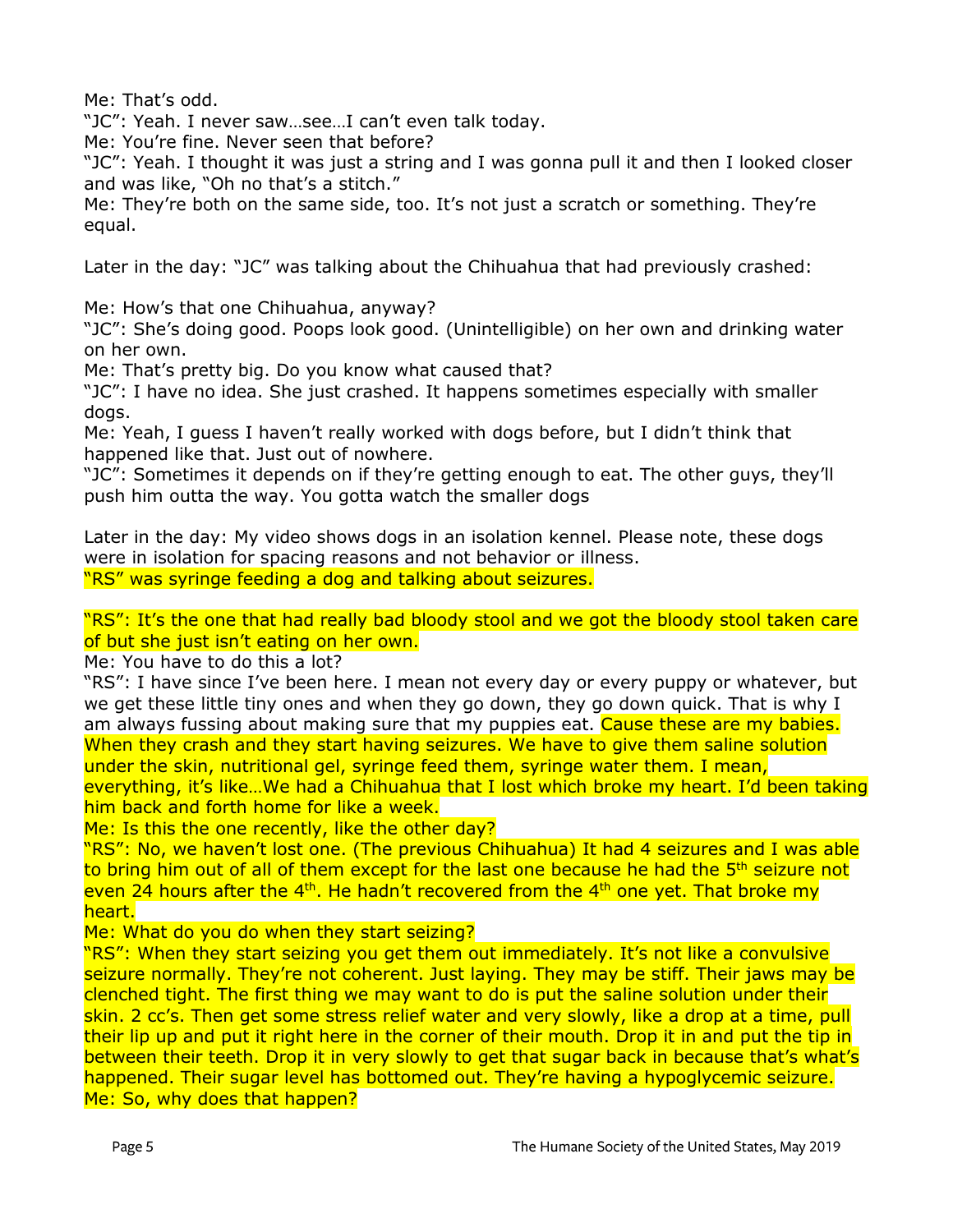"RS": Because they're not eating enough. The other puppies aren't letting them eat or they've gotten a cold or upper respiratory. Maybe they've just quit eating and that's why we have to watch and make sure every puppy is in the bowl eating. Because once they start going down, it's hard.

#### Me: So, what does the saline do?

"RS": Saline is that bag that's on the wall that we use for nebs (nebulizer). So, when we have to give it under the skin, we don't take the needle off. We draw up 2cc's. You pull up their skin like this and make a tent. Put the needle in the skin and inject the saline solution into there. That's usually because they're dehydrated. When they start going down, they burn up all of their fluids in their body. So, we like to keep them warm. I usually wrap mine in a blanket. When I'm here and a puppy has a seizure, everyone is on high alert. It's get me this, get me this, get me this. Cause I'm rubbing his body, giving him saline, and all that kinda stuff. I don't usually like them to be in holding when they're like this, but they're too thin to be in the window, because they get depressed. When they get depressed, they don't eat and they don't drink. So, last night when we got home and she was running around and bouncing on my other puppies. You know, that gave me hope she was gonna be okay but at the same time if they're not eating and they've got a lot of activity they're gonna burn up their calories and deplete their sugar as well. So, we don't want them to have a whole lot of activity but they have to have some to regain their strength. It's a catch-22 but it's one that I am very passionate about making sure my babies eat.

Me: How much are you giving…him? (referring to the dog "RS" was syringe feeding) "RS": Her.

Me: Her.

"RS": I want her to eat 12cc's per feeding but I've been able to get 6-9 down her at a time.

## **Wednesday, December 5, 2018 Day 4**

I arrived at the store at 1:45pm and was scheduled to start at 2:00pm. I spent the day in kennel area where I sanitized kennels and equipment, wiped windows, and cleaned animal feces with "RS" and "JC."

There were 3 isolation kennels used during the workday. One had a heeler that had acted aggressively towards the other dogs in the display kennel. It is now the 2<sup>nd</sup> day that the dog had stayed in isolation. Another kennel had 2 smaller breed dogs that were in isolation because there was not enough room in the display kennels. The last dog needed to be syringe fed. "O" took this dog home with her for the night.

Dr. P from the Flint Veterinary Clinic arrived at the store for weekly examinations. "JC" later informed me that a veterinarian comes in every Wednesday. Dr. P first gave vaccinations and then examined every dog that had recently been delivered to the store. He then examined the Chihuahua and the other dog that had recently crashed.

Late in the day, I observed a dog in a display kennel that appeared to be shivering. I pointed this out to "JC" and she put a blanket in with [the] dog. A short time later, the same dog appeared have trouble breathing. I pointed this out to "JC" but she [was] unsure of what actions to take. She noticed that the dog had only eaten a small amount of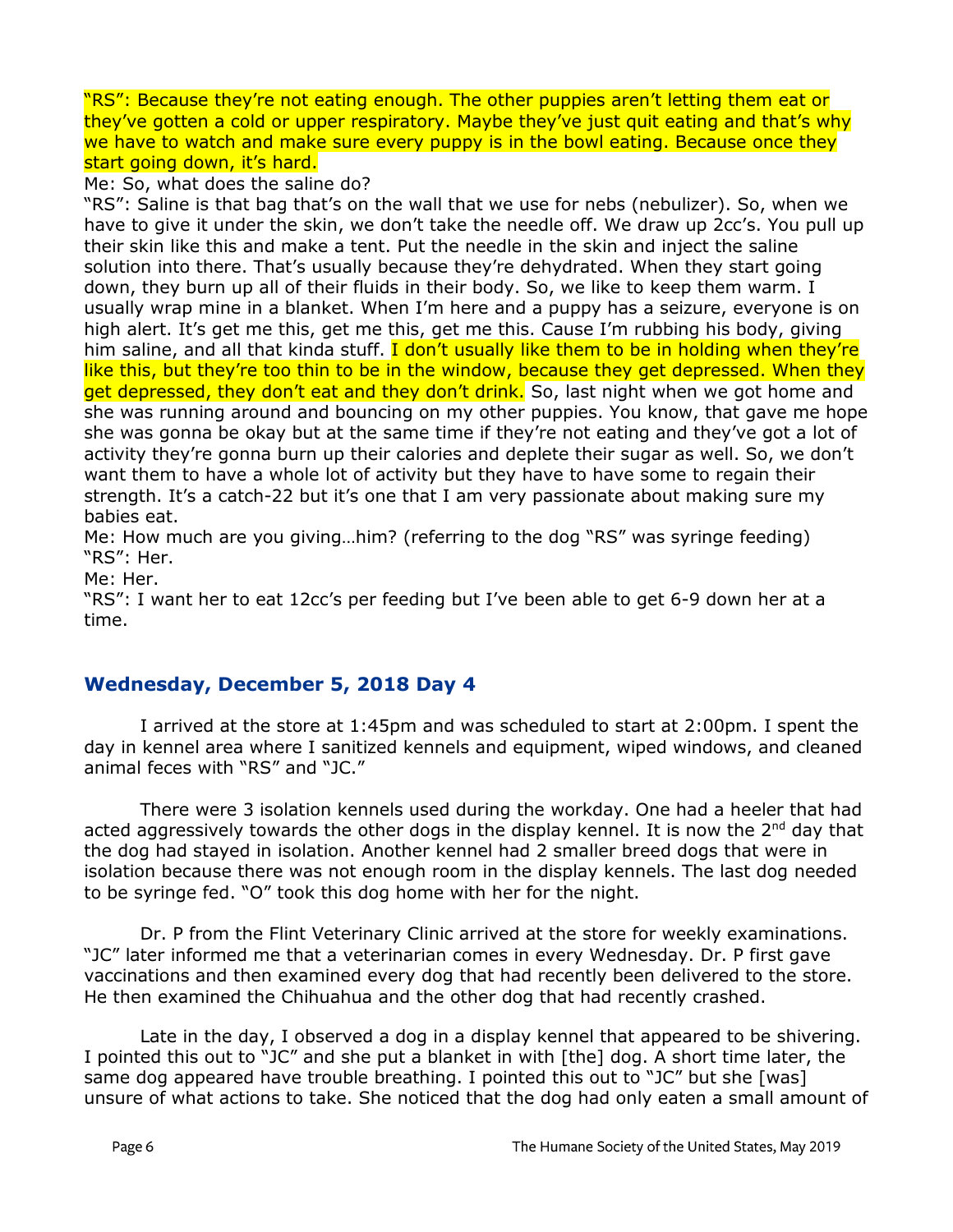her food. "JC" was able to get the dog to eat and was still with her when I departed the area at the end of the day.

I observed 69 dogs in the kennel area at the start of my shift. I also observed 1 dog sale over the course of the day. I departed the area at approximately 9:00pm and am scheduled to return on Friday, December 7, 2018 at 5:45am.

#### **Videos from today included these conversations:**

Video: Dr. P examining a dog that had recently crashed and was previously syringe fed by "RS."

"RS": I could syringe feed her and 9-12cc's per feeding every couple of hours. I could put water in front of her. She'll drink water if I put it in front of her. She won't get up and get water. (Unintelligible) If I set her up here and set water in front of her she'll drink on her own. Yesterday her poop was almost a normal color. Almost this color (refers to the color of the dog). No blood in her poop. This morning it had, it was almost this color (refers to the dog again) but with a green hue to it. It was a lot runnier this morning than it was yesterday. I don't know if that is from the food change or the food she's getting.

Dr. P: (Unintelligible) If we were monitoring her blood sugar, if we could check it throughout the day, she's had a lot of times where it was low, low, low. Obviously the reason why she's had these hypoglycemic crashes. She just doesn't synthesize glucose from the liver storage of (unintelligible). She doesn't eat enough to keep that blood sugar high because she's not (unintelligible) any glucose. So, when that blood sugar goes low it stresses her (unintelligible) cells which have a high demand for sugar. That's where you get some blood in the stool and some (unintelligible).

#### "RS": No more crashes since the 1<sup>st</sup> one on Sunday.

Dr. P: Okay but it takes a while. She's obviously thin. She doesn't have any fat reserves. Any liver storage of glycogen to pump out glucose which she needs. So, she's always vulnerable to what she's eaten last and how fast that glucose has come out of her system. So, keeping her alive to the point you have, the way she started, is an accomplishment because she crashed hard and you could lose them when they're like that. It's just nursing care. It's keeping them warm. It's keeping calories in them. I like to give them canned food when I can because it has a little bit more reserve calories she could fall back on later.

## **Thursday, December 7, 2018 Day 5**

I arrived at the store at 6:45am and was scheduled to start at 7:00am. I spent the day in kennel area where I sanitized kennels and equipment, wiped windows, and cleaned animal feces with "RS" and a new employee named "SS".

There were 3 isolation kennels used during the workday. One had a heeler that had acted aggressively towards the other dogs in the display kennel. It is now the  $4<sup>th</sup>$  day that the dog had stayed in isolation. Another kennel had a shih tzu that was put in the previous day. "RS" explained that the other dogs had acted aggressively towards the shih tzu and she separated it to keep the dog safe. The last dog was a Chihuahua that had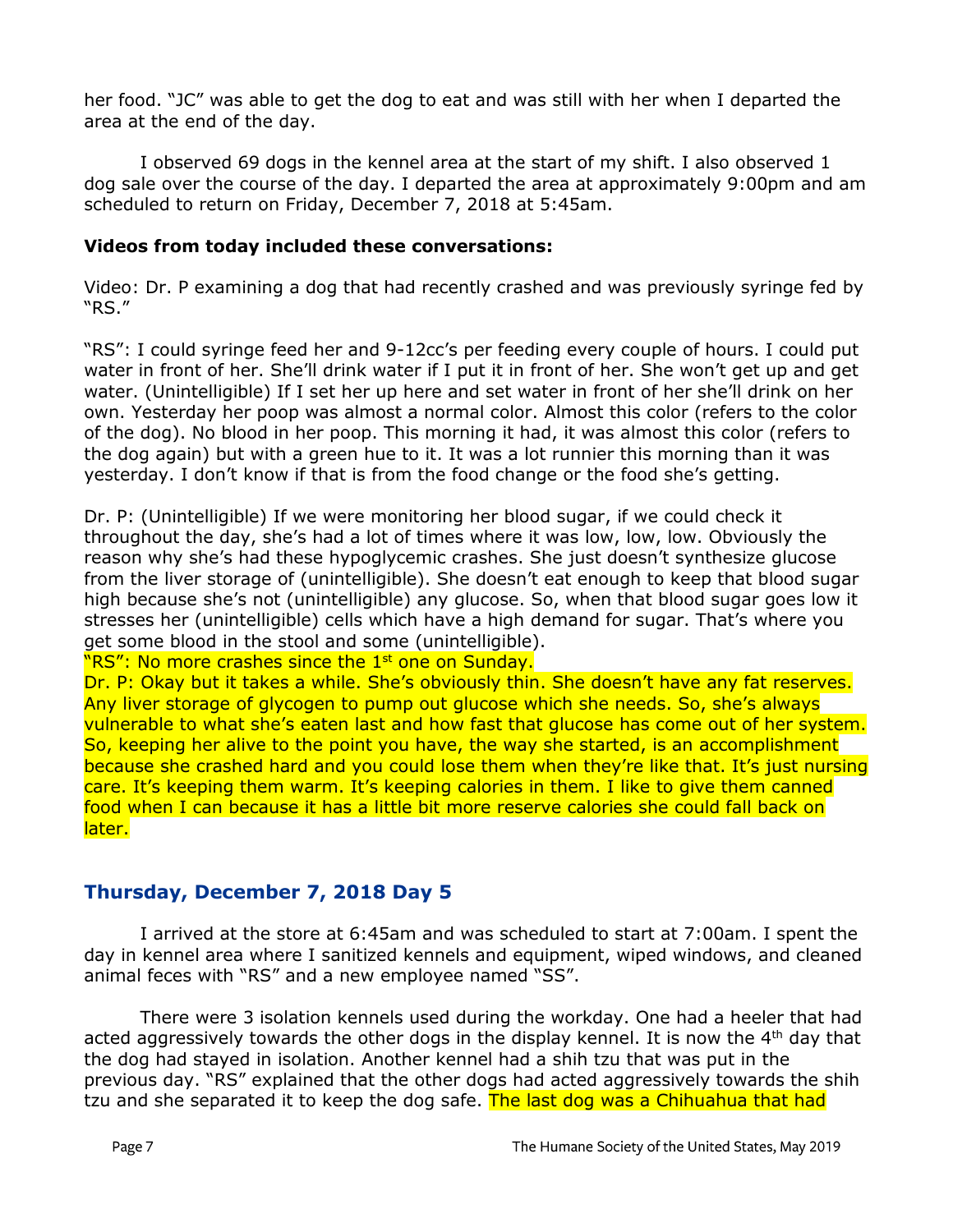multiple seizures and needed to be syringe fed. An employee eventually took the dog to the vet before the store opened.

Upon arrival, "RS" carried the Chihuahua that had previously crashed and she explained that she had taken the dog home for the night and that the dog had a seizure at approximately 3:45am. She planned on taking the dog to the veterinarian in the late morning but eventually had an employee drop the dog off at the veterinarian at approximately 8:00am. When I left the store at 1:00pm, the Chihuahua was still at the veterinarian's office and there had been no news.

"RS" added me to the store's GroupMe message. The message chain dates back to early November 2017. The vast majority of the messages mainly detail schedule changes, dog sales, and daily messages that show which tasks have been completed. I observed several mentions of ill animals (mostly related to bloody stool) but the majority of the messages were undescriptive.

I observed approximately 65 dogs in the kennel area at the start of my shift. I did not observe any sales over the course of the day, but the group chat described 3 dog sales after I had left. I departed the area at approximately 1:00pm and am scheduled to return on Saturday, December 8, 2018 at 6:45am.

**Videos from today included these conversations:**

Video: "RS" talking about the Chihuahua that had recently had a seizure.

"RS": She needs to be syringe fed. I'll do that. At this point, she's been seizing since 3:45 this morning and so I'm trying to aet her sugar brought up



enough, so she stops seizing. Anything I put in her mouth, liquid form-wise or food, she could aspirate or choke. So, I have to be very, very careful about what I give her. I gave her honey this morning. I have given her a total of about 5 cc's of saline under her skin. I gave her some Nutra-drops.

Later: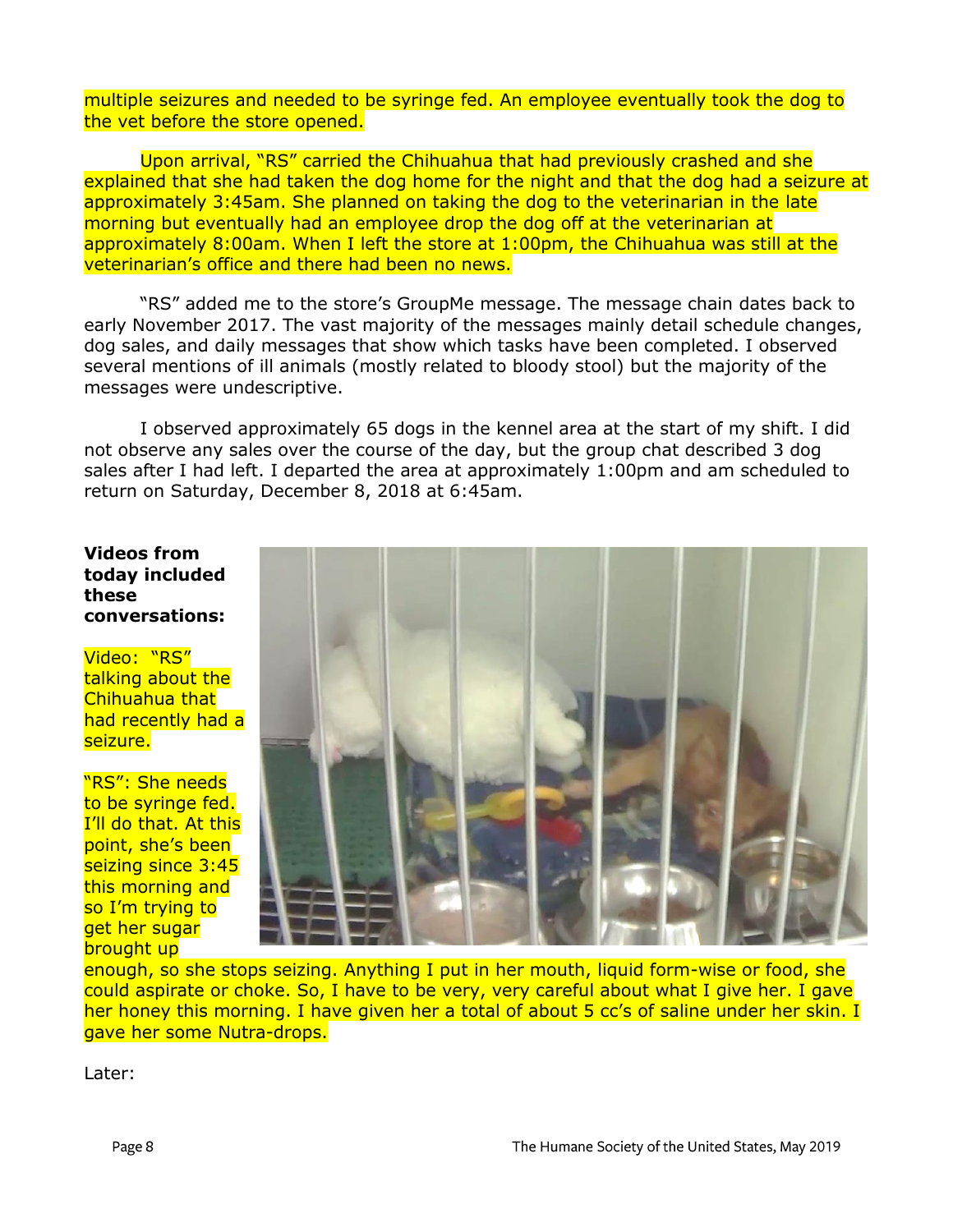"RS": If you mention her name or you move her, and she seizes. She's in pretty bad shape.

Me: So, you just woke up and she was like that? "RS": She woke me up whining.

Video: "RS" talking about the seizing Chihuahua.

Me: What are you giving her?

"RS": Saline under the skin. (Unintelligible) gonna go ahead and give her another shot and send her off to the vet. I was gonna wait for "O" to get here but "O" won't be in until 9:00am.

Later:

Me: She's moving around okay. "RS": No, she's having a fit. She's having a seizure.

Later:

 $\overline{a}$ 

Me: So, is there a point where you would call the vet?

"RS": She's going to the vet. I got Sam<sup>1</sup> to say that I could take her this afternoon. When they get like this, most of them don't bounce around too much or try to pull away because they don't have the energy.



(Begins crying) When you put the saline under the skin, you need to rub it so that it distributes through the body and it doesn't leave a big knot.

# **Friday, December 8, 2018 Day 6**

I arrived at the store at 6:42am and was scheduled to start at 7:00am. I spent the day in kennel area where I sanitized kennels and equipment, wiped windows, and cleaned animal feces with an employee named "E".

There were 3 isolation kennels used during the workday. One had a heeler that had acted aggressively towards the other dogs in the display kennel. It is now the 5<sup>th</sup> day that the dog had stayed in isolation. Another kennel had a shih tzu that was put in because the other dogs had acted aggressively towards the shih tzu. It is now the dog's  $2^{nd}$  day in isolation. The last was a bulldog that was put in isolation the previous night and appeared

<sup>&</sup>lt;sup>1</sup> Editor's note: Sam is Samit Darne, the owner of the store. Page 9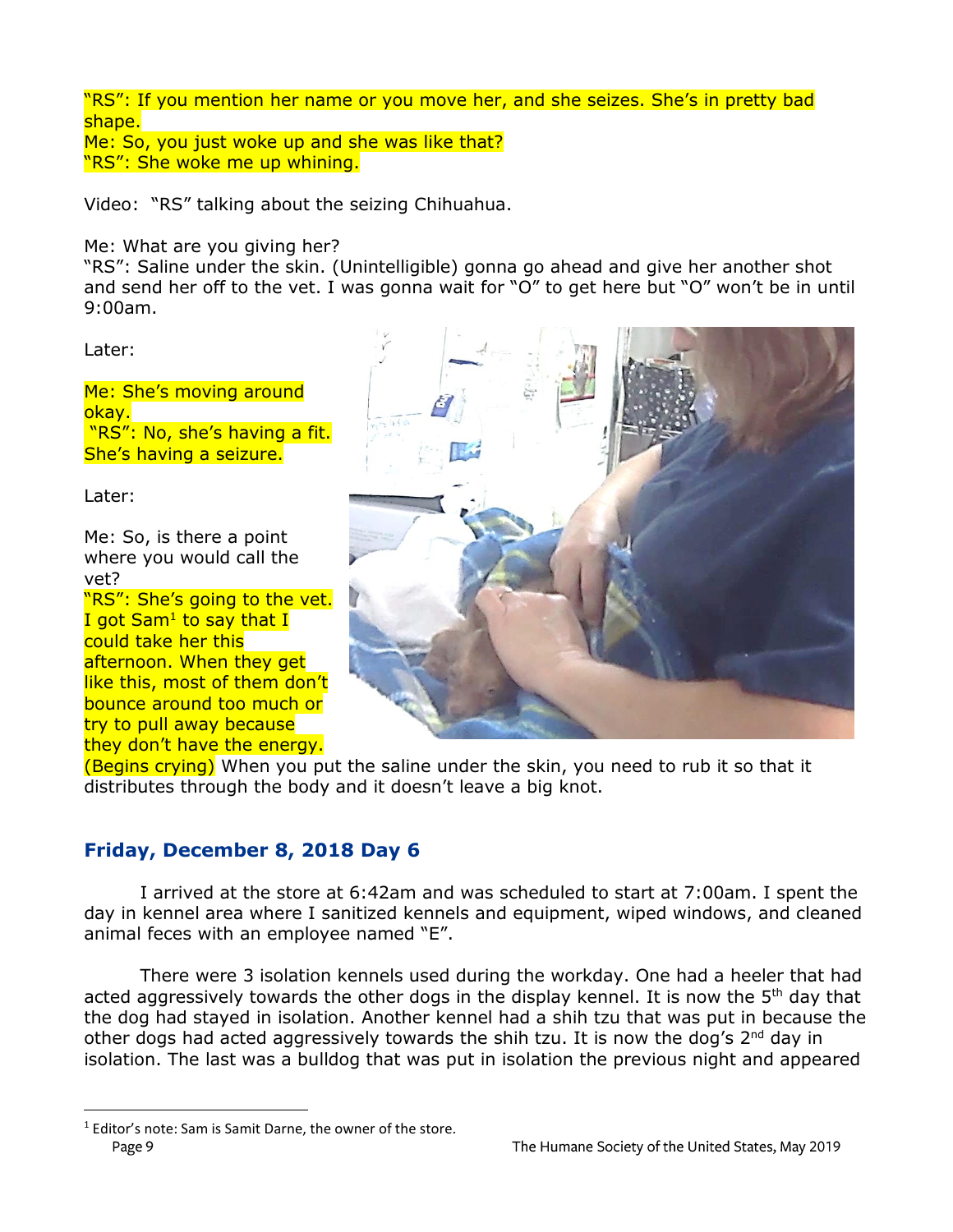to have breathing issues. Please note, this dog had been given nebulizer treatments for the past several days.

"E" informed me that the Chihuahua that had previously crashed was still at the veterinarian's office and that she not received any news on the condition of the dog.

I observed approximately 60 dogs in the kennel area at the start of my shift. I observed 1 sale over the course of the day, and the group chat did not mention any other sales. I departed the area at approximately 1:05pm and am scheduled to return on Sunday, December 9, 2018 at 3:45pm.

## **Sunday, December 9, 2018 Day 7**

I arrived at the store at 3:45pm and was scheduled to start at 4:00pm. I spent the day in kennel area where I sanitized kennels and equipment, wiped windows, and cleaned animal feces with an employee named "Z".

"Z" had started as a kennel tech in August of 2018. She indicated that she may quit soon to work at a dog shelter and was discontented with the pet store. She felt the owner of the store cared more about money than the actual care of the animals. She explained that sick dogs were common and that was due to the breeders that the store repeatedly uses.

There were 2 isolation kennels used during the workday. One kennel had a pug that had excessive diarrhea. It is the dog's  $1<sup>st</sup>$  day in isolation. The other was a bulldog that appeared to have respiratory issues. It is now the dog's 3<sup>rd</sup> day in isolation. Please note, this dog had been given nebulizer treatments for the past several days.

The heeler that had previously spent 5 days in isolation was put into a normal display kennel that morning. The dog was still single housed.

"Z" indicated that the boxer that was featured in several news stories [\(link\)](https://www.easttexasmatters.com/news/local-news/spca-of-east-texas-seeking-information-for-petland-tyler-customers-who-ve-had-issues/1570657514) and was called underfed was bought by an employee so, "We wouldn't have to deal with all of the drama anymore."

"O" explained that the Chihuahua that had previously crashed, named Jade by the staff, was still at the veterinarian's office and was alive. The veterinarian believed that the dog would make it through the night, but the overall tone implied that she still needed medical care. "O" then explained that dog first crashed over a week ago (02 Dec18) and she was upset that the dog was not brought to the vet sooner.

I observed approximately 56 dogs in the kennel area (not including Jade the Chihuahua) at the end of my shift. I observed 1 sale over the course of the day, and the group chat did not mention any other sales. I departed the area at approximately 7:50pm and am scheduled to return on Monday, December 10, 2018 at 6:45am.

#### **Videos from today included the following conversation:**

"Z": There are things that I like doing. I like working with big dogs. I like saving them. I like going out and saving them and giving them homes. Adoptions. Cleaning kennels. It's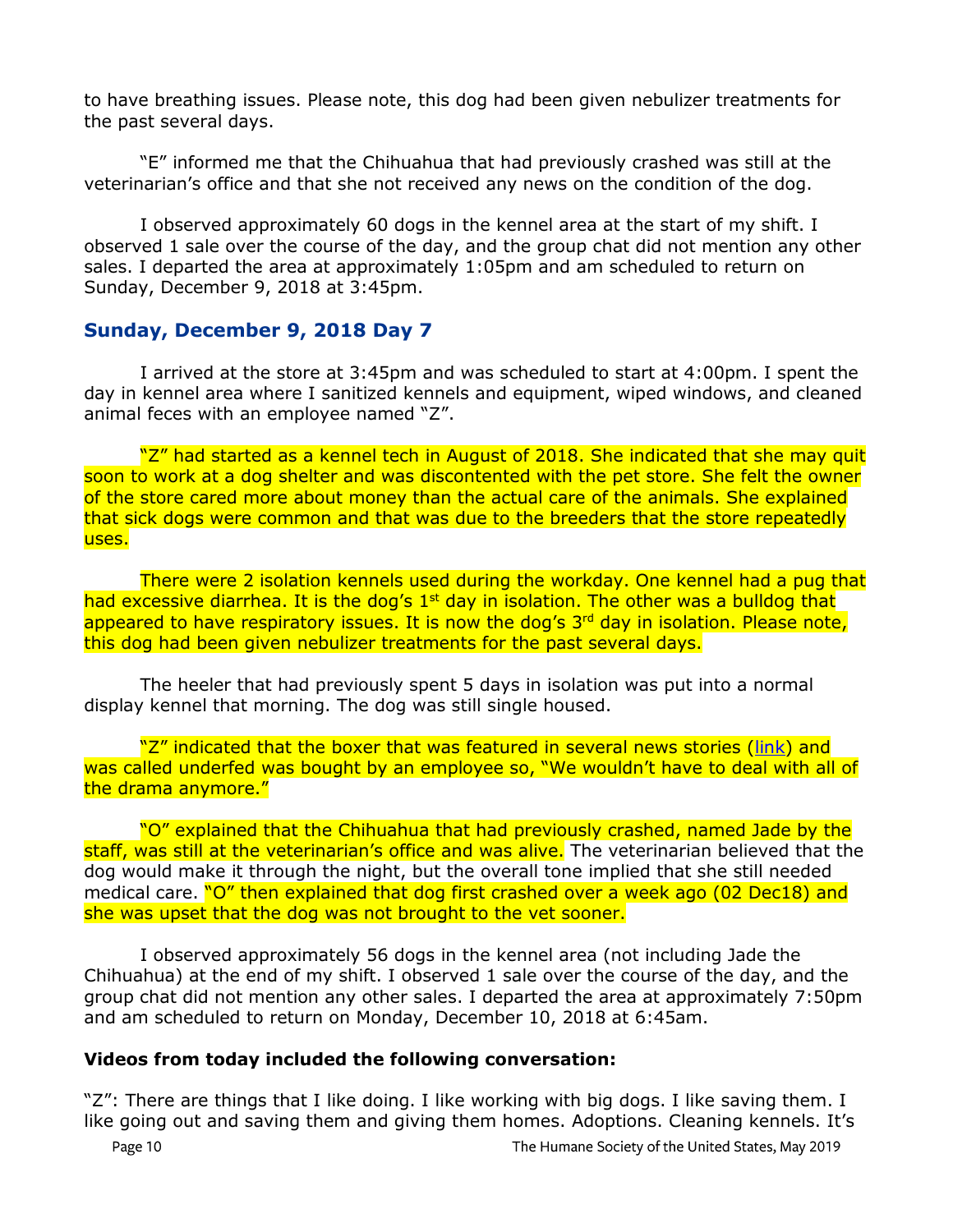like a thing. Here is just not my thing. The owner Sam's a … not really much of a … taking care of animal thing.

Me: More of a business kind of person?

"Z": Yeah.

Me: I haven't really met him yet or talked to him for more than a few minutes.

"Z": I don't know. "RS" is awesome, though.

Me: Did he do something to make you, or is just his vibe?

"Z": It's his job that he does. He gets these animals from breeders that come in sick or come in with some kind of disease or parvo or something like that. It's just really stupid and I don't like people like that. If I was Sam, I would get people that would

(unintelligible) their [expletive]. I mean it makes sense. And these dogs are so expensive. Me: Oh, yeah, they are.

"Z": He doesn't care about his employees but he only cares about the money.

Later in the day: "Z" [was] talking about difficult customers and sick puppies.

"Z": There's this guy that comes in here a lot. He gets a dog. He brings it back. "Oh, there's something wrong with this dog. It's got a yeast infection. It's sick." He comes back. Gets another dog. "Oh, something's wrong with this dog." Every time.

Me: So, is he just renting dogs?

"Z": I guess, I don't know. "Oh, I can't take this dog cause my wife don't like it."

Me: How many dogs has this guy gone through?

"Z": Like 4 or 5.

Me: What's the endgame?

"Z": I don't know. It's insane.

Me: You get a lot of weird customers like that?

"Z": Have you heard about that boxer thing? [referencing [this](https://www.easttexasmatters.com/news/local-news/spca-of-east-texas-seeking-information-for-petland-tyler-customers-who-ve-had-issues/1570657514) news story about a boxer in the store with ribs showing]

Me: Not really, no.

"Z": It was all over the internet and stuff like that. Some girl came up here and we had a boxer. You know how puppies, when they eat, they suck in and their rib shows? Well, we had a boxer and a lady took a picture and sent it all over the Facebook and the SPCA saying, "Oh my gosh, this dog is so thin and they're not taking care of this dog." It was all over. It was bad. The news was up here. Cops was up here. It was horrible.

Me: So, did anything happen with that?

"Z": It happened (unintelligible). One of our coworkers got the boxer so we wouldn't have to deal with that drama anymore.

Me: Oh, someone bought it outright?

"Z": Yeah, it was insane. Everyone wanted to see the boxer. Some girl even come up here and saw its teeth and she was saying she's a registered vet and this dog's teeth is not healthy. I'm like, "What?" That dog was healthy. It was crazy.

Me: So, you just got all of the annoying customers?

"Z": (Nods head) Yeah, there was a lot of drama around here with the customers. Me: It's kinda surprising.

"Z": Yeah, it is. And, like, how many sick puppies we have here as a pet store. You know, we have a nebulizer. We have meds. I feel like I'm a vet tech. You might as well put it as a vet tech pet store.

Later that day: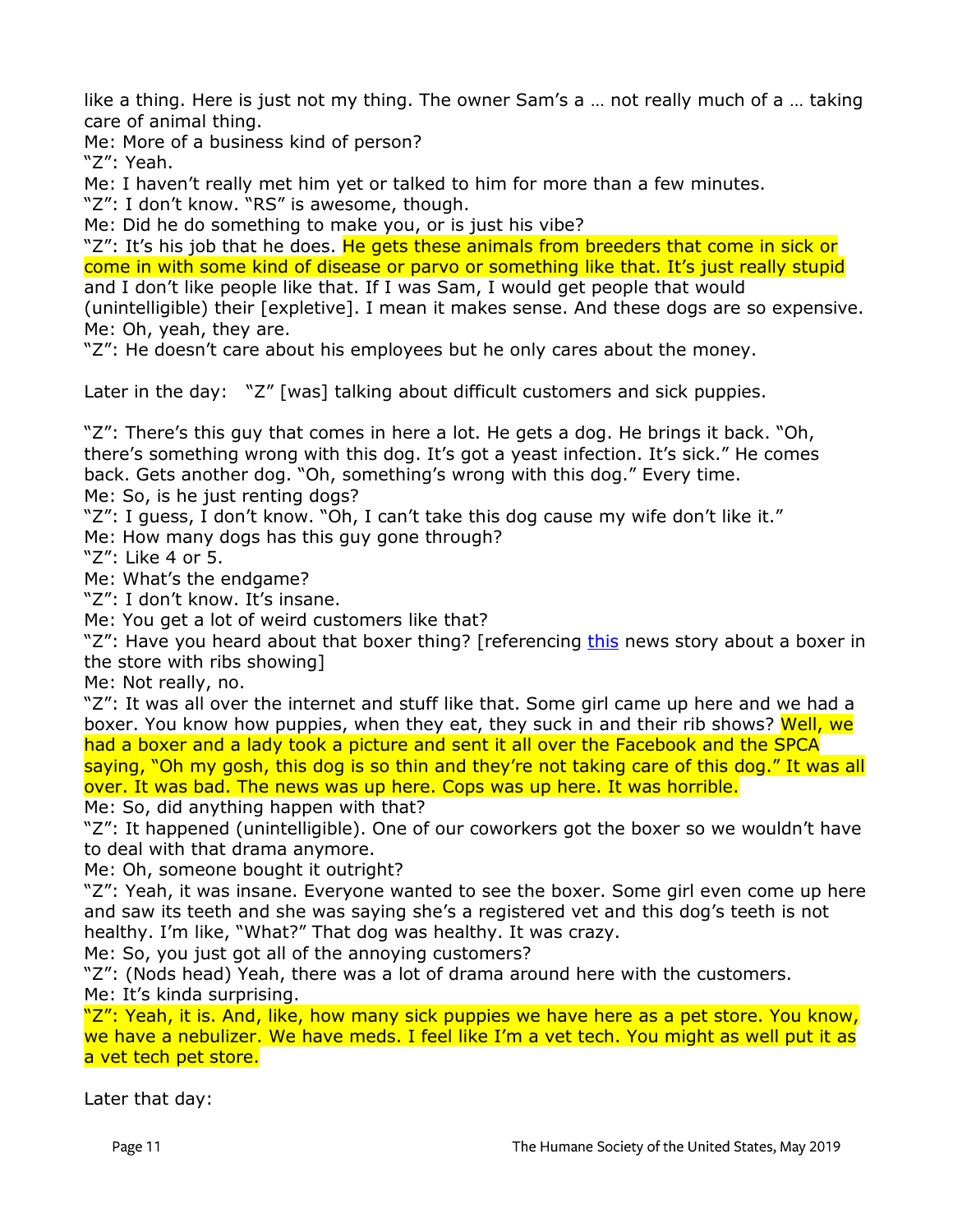"O": They said it [Jade the Chihuahua] was not looking good. I don't remember exactly what "RS" said but the vet gave her a report and it was not good. Sales Employee<sup>2</sup>: Did it make it?

"O": It's made it so far and the vet just called and said it looks like it may make it another night. It says, (reading an email) "From Dr. P, your Jade was barely with us this morning. Not at all sure if she will keep up the fight. Dr. D is working on her this morning." It says, "Could have a liver shunt that keeps her from being able to store energy. These little guys are just more fragile with no room for error. Think of her as a premature baby that weighs 1 ½ pounds. Everything is more likely to go wrong." So, that was around lunchtime today

and then I was just on the phone with "Y" and "RS" was in the background and said, "Tell her I said the vet just called and it looks like Jade is going to make it through the night tonight." Me: You said it's a liver shunt? "O": It said, "Could have a liver shunt that keeps her from being able to store energy." I thought you got a shunt. I didn't realize you had those. I don't know. But anyways, I'm just really excited.



"I don't like it. I feel bad for 'em. My heart breaks for 'em and my heart breaks for us when you have six or more dogs in a kennel, that's more poop, more dogs that's gonna get poop on them, that's more baths, more whining, they don't have room to move around. It breaks my heart."

- Tyler Petland employee complaining about overcrowding

I'm mad that it took them that long to take her to the vet. I mean, she crashed on me Sunday morning (02 Dec18). So, for us to just keep doing what we could do all week long and finally take her Friday I guess it was. Yeah, that's great. Let's have some overweekend care at the vet. That's what we need to pay for. She's gonna have to raise the damn price on her just to get our money out of her.

Later that day:

 $\overline{a}$ 

"O": I just wish they would quit getting the little dogs. The vet has told him to his face, "Quit getting dogs under two pounds."

## **Monday, December 10, 2018 Day 8**

I arrived at the store at 5:45am and was scheduled to start at 7:00am. I spent the day in kennel area where I sanitized kennels and equipment, wiped windows, and cleaned animal feces with "CY".

<sup>&</sup>lt;sup>2</sup> Editor's note: the investigator did not give a name for this employee. Page 12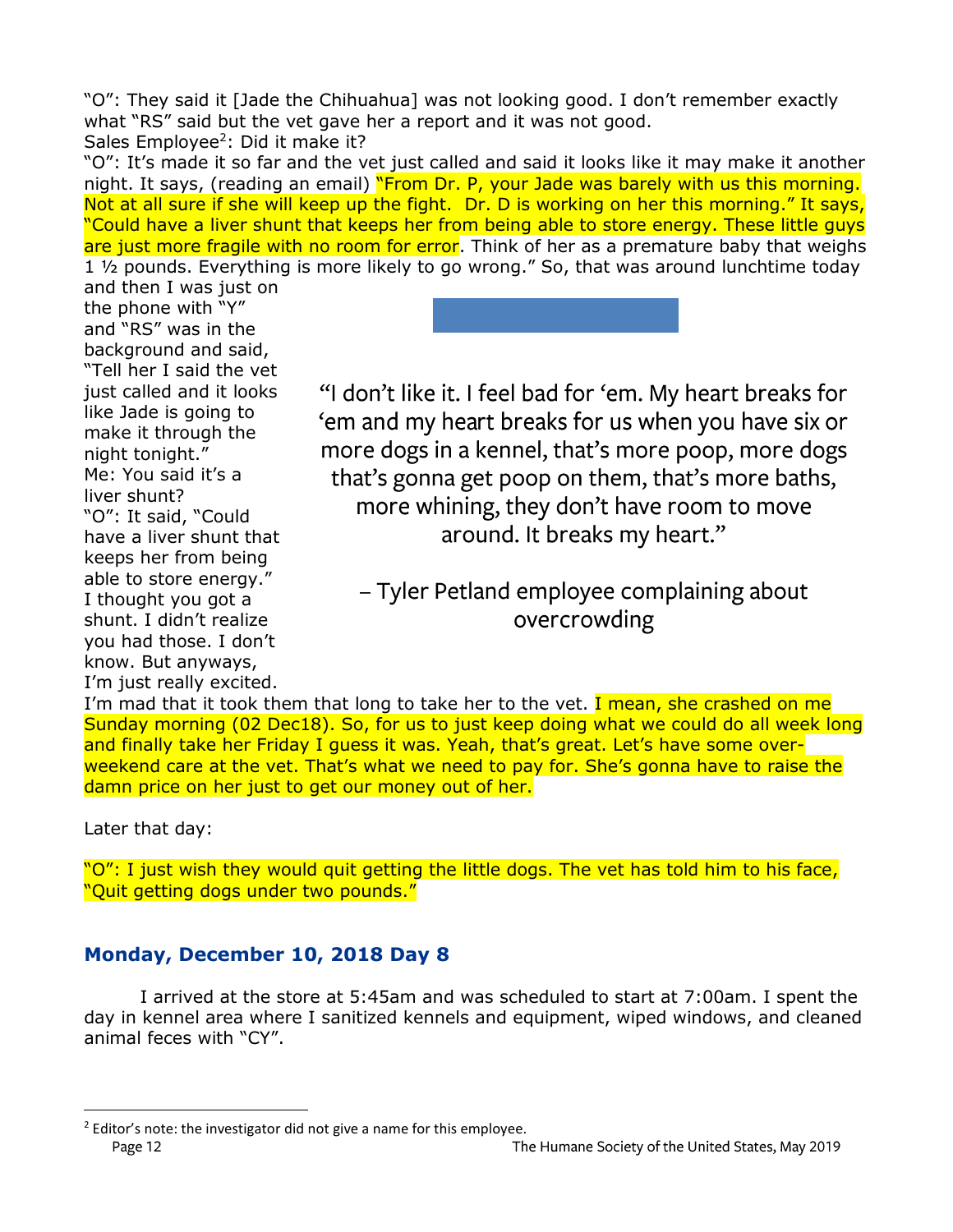"O" explained that the Chihuahua that had previously crashed, named Jade by the staff, had to be euthanized while she was at the veterinarian's office.

"CY" explained that a veterinarian visits the store once a week but if a dog has to be treated at a veterinary office then it would result in a larger bill. Because of this, the owner usually waits to send a dog to a veterinary office which normally results in euthanasia.

There were 2 isolation kennels used during the workday. One kennel had a pug that had excessive diarrhea. It is the dog's  $2<sup>nd</sup>$  day in isolation. The other was a bulldog (featured in previous video) that appeared to have respiratory issues. It is now the dog's 4<sup>th</sup> day in isolation. Please note, this dog had been given nebulizer treatments for the past several days.

There is a bookshelf in the kennel area that contains pamphlets which correspond to each dog for sale. These pamphlets contain medical information, pedigree certificates, breeder information, and any other paperwork associated with the dog. Normally, only sales staff interact with the book shelf, but it is located right in the middle of the kennel tech's work space.

I observed approximately 56 dogs in the kennel area at the end of my shift. I did not observe any sales over the course of the day and the group chat did not mention any other sales. I departed the area at approximately 2:05pm and am scheduled to return on Tuesday, December 11, 2018 at 1:45pm.

#### **Videos from today included the following conversation:**

"CY" [was] talking about dogs being sent to the vet.

Me: Do dogs here go to the vet a lot? The only time I've seen it is with Jade. "CY": Since I've been here, which I've been here since about September, I've had 3 dogs go. There should be more that go but Sam doesn't (unintelligible) but basically, he has a deal with 2 vets and he pays them monthly. They come in every, well one comes in one week and the other comes in the other. They come in and say, "Well we did this and this and this." But if he has to take a dog in, that's extra to his (bill). He doesn't want to pay that extra money. So really, most of the dogs that go to the vet end up dying because we take them so last minute. For example, Jade. That morning, she should've been took. You know, but we waited until it was like, "Okay we can't take care of her anymore." And now she's being put down. She probably would've got put down anyways but still. There's a chance. Or she could've, and I hate saying this, she could've got put down sooner and been out of so much pain. I mean, she was having seizures. I've never had a seizure but I'm pretty sure it doesn't feel pleasant. But no, a lot of the way things are ran here makes me mad. I mean, especially with Sam.

Later in the day Video: "CY" talking about dogs getting stuck in the grates.

Me: Have you ever had one get stuck in there? Like, a smaller one get its paw stuck? "CY": Yeah, I've never seen one break its paw though. Or break its arm.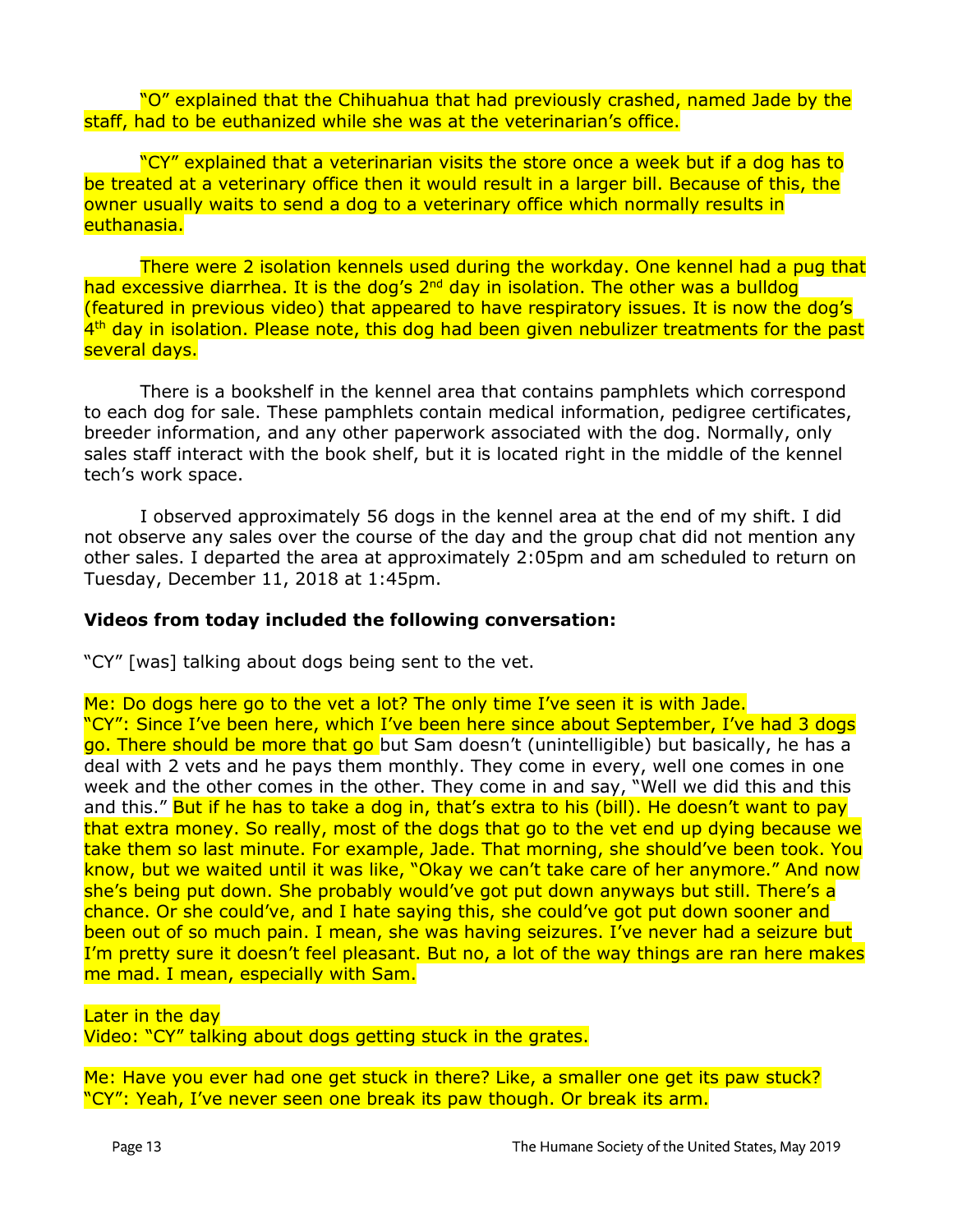## **Tuesday, December 11, 2018 Day 9**

I arrived at the store at 1:43pm and was scheduled to start at 2:00pm. I spent the day in kennel area where I sanitized kennels and equipment, wiped windows, and cleaned animal feces with a new employee named "U".

"RS" indicated that 18 new dogs had arrived at the kennel and that a breeder was scheduled to drop off an additional 3 dogs to the store at some point during the day.  $"E"$ (kennel tech) suggested that I keep an eye on the breeders when they arrive at the store. She explained that she had previously seen a breeder forcibly throw a dog into a kennel when they delivered dogs to the store.

I observed "RS" with some paperwork from [Puppy Travelers](http://www.puppytravelers.com/) which is a dog transport service that works throughout the United States. It's likely that some of the new dogs were dropped off by Puppy Travelers. Each new dog had a plastic collar around their neck which relayed information about their breed and sometimes the information relating to the breeder and their USDA number. "RS" asked to record the breed, weight, and temperature of each new dog. Some of the breeders and kennels that I observed were Lindsey Forquer (42-A-1544), Pinnacle Pet, Tiffanie's Kennels LLC (43-B-3731), Loveable Gold Star Puppies (32-B-0242), PBT Phillips (5809241), Conrad's Cuddly Canines (43-B-3659), and Allen and Edna Brubacker of Twin Lane Kennel.

Samit Darne is the owner of the store. I very briefly met him when I started but have not observed him at the store since that day. Several Petland employees have indicated or outright said that Mr. Darne is more concerned with the business aspect of the store than the welfare of the animals.

There were 4 isolation kennels used during the workday. One kennel had a miniature pinscher that had acted aggressively toward the other dogs. It is the dog's  $1<sup>st</sup>$ day in isolation. The other was a small breed dog that was single housed for an unknown reason. It is the dog's  $1^{st}$  day in isolation. Another had 3 shih tzus that were there because there was not enough room in the display kennels. The last had 2 crestepoos that were there because three was not enough room in the display kennels. Please note, this bulldog that had respiratory issues for the past several days was brought to the veterinarian the previous night and was still there for the duration of my shift.

Near the end of the night, a heeler, that had arrived the previous day, had become stuck in an empty water bottle holder by his bottom front tooth. The dog was screaming loudly and appeared to be in distress. A sales employee freed him from the holder and the dog appeared to be unharmed afterwards. "RS" then asked me to put a water bottle into the empty holder.

I observed approximately 76 dogs in the kennel area at the end of my shift. I did not observe any sales over the course of the day and the group chat did not mention any other sales. I departed the area at approximately 9:10pm and am scheduled to return on Thursday, December 13, 2018 at 1:45pm.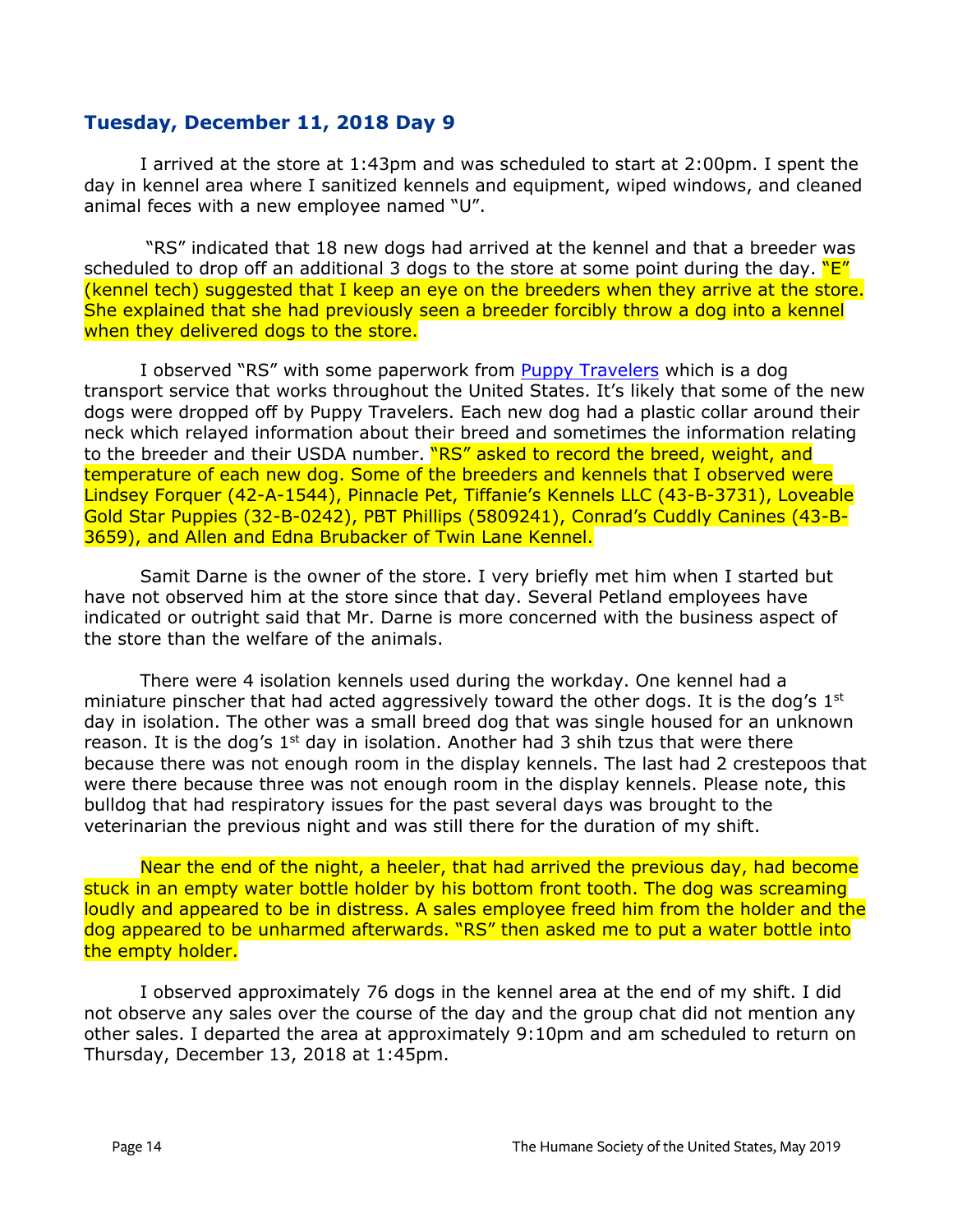## **Thursday, December 13, 2018 Day 10**

I arrived at the store at 1:43pm and was scheduled to start at 2:00pm. I spent the day in kennel area where I sanitized kennels and equipment, wiped windows, and cleaned animal feces with "Z".

Early in the day, a representative from the American Kennel Club entered the kennel area and appeared to give a brief inspection. He appeared to give the area an overview, asked "RS" about the number of dogs in the store, and checked several dogs to make sure their paperwork matched their chip numbers. He spent a short period with "RS" in the back office and left after that.

In the kennel area, I observed breeder information that indicated that several dogs came from Angie McDuffee at [AJ's Angels](http://www.ajs-angels.com/) in Cushing, MN. AJ's Angels is in the same location and has the same website as [Clearwater Kennels.](http://www.clearwaterkennels.com/clearwater_kennels_cushing_mn_about_us.aspx) Both websites are exactly the same (including customer reviews) except for the name. Clearwater Kennels was featured in HSUS's Horrible 100 several times.

There were 4 isolation kennels used during the workday. The  $1<sup>st</sup>$  had a dachshund with respiratory issues that needed to be syringe fed. It was the dogs  $1<sup>st</sup>$  day in isolation. Another had 3 shih tzus that were there because there was not enough room in the display kennels. It was their  $3<sup>rd</sup>$  day in isolation. Another had a bulldog with an overly runny nose and respiratory issues. It was the dog's  $1<sup>st</sup>$  day in isolation. The last had 2 crestepoos because there was not enough room in the display kennels. Please note, this bulldog that previously had respiratory issues was still at the veterinarian and remained there for the duration of my shift. "RS" indicated that the dog suffered from the early stages of pneumonia but was expected to recover and return to the store in the next couple of days.

I observed approximately 77 dogs in the kennel area at the end of my shift. I observed 3 sales over the course of the day and the group chat did not mention any other sales. I departed the area at approximately 8:50pm and am scheduled to return on Saturday, December 15, 2018 at 6:45am.

#### **Videos from today included the following conversations:**

"RS" at a kennel tech meeting talking about problems with giving dogs medication.

"RS": I've got dogs who have been on medication 8-12 days and it's only supposed to be 7. I've got charts where medication evidently was missed because it's not notated. It's just like at the hospital. If it's not documented, it did not happen. So, make sure that we are documenting, documenting, documenting. If you do nebs (nebulizer treatments), if you do worming, if you do medication. Make sure we're documenting food. Syringe feeding. If we're syringe feeding we want to document it.

Later that day:

"Z" talking about possibly working at a dog shelter and dogs dying at the store.

"Z": Well, the thing is about the shelter, that I'm kind of debating, that they put dogs down and I'm not good about putting dogs down.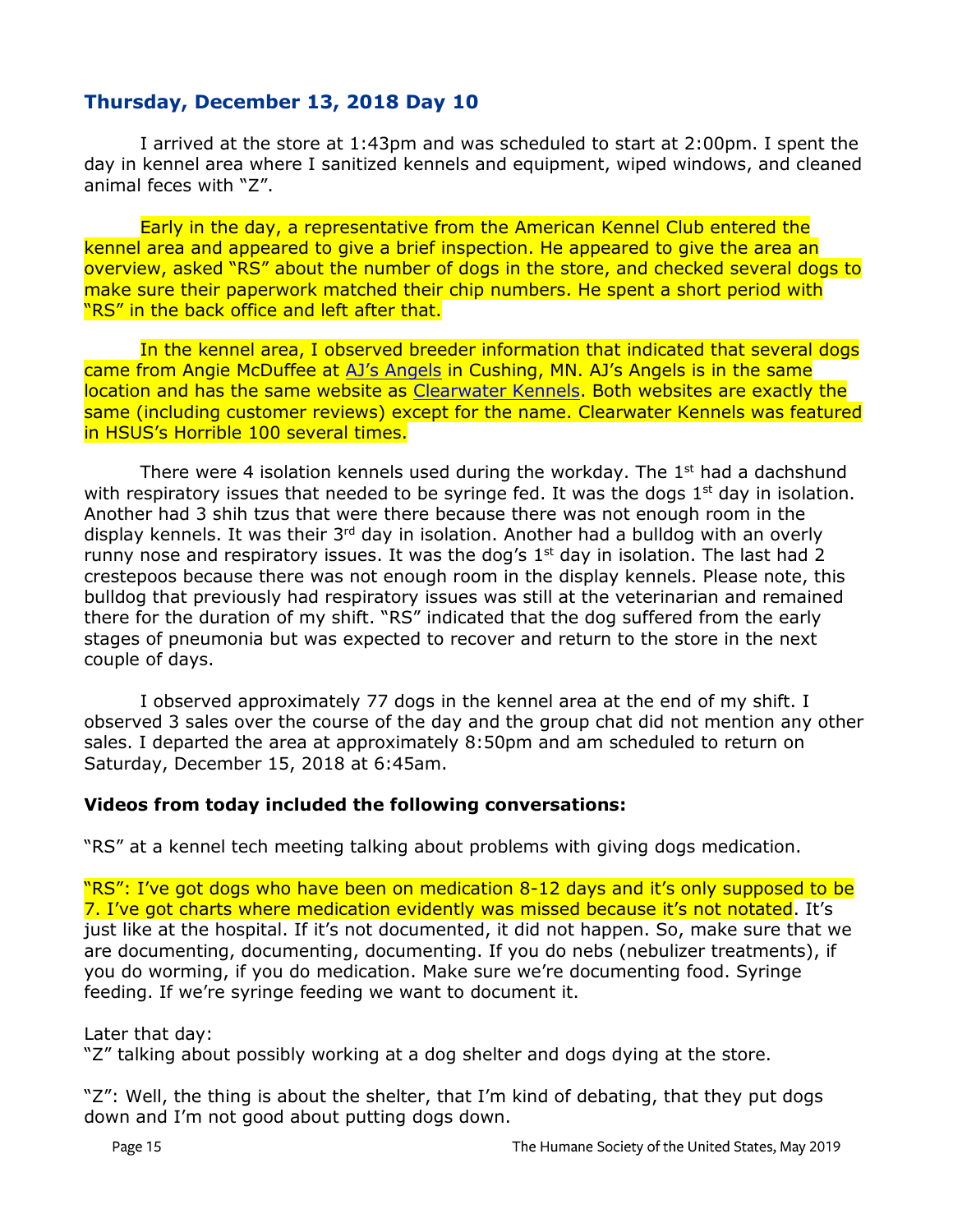Me: We don't do that here? No one's mentioned it. "Z": No, they don't do that, but we have had dogs that crash here and actually die here.

## **Saturday, December 15, 2018 Day 11**

I arrived at the store at 6:42am and was scheduled to start at 7:00am. I spent the day in the kennel area where I sanitized kennels and equipment, wiped windows, and cleaned animal feces with "RS" and a new employee named "Q".

"RS" arrived at the store with the dachshund (previously featured in my video) in a pet carrier. She indicated that she had taken the dog home for the night to make sure he was well. The dog appeared to be more energetic but still needed to be syringe fed both food and water. At the end of her shift, "RS" took the dog home with her for the night.

In the kennel area, I observed breeder information that indicated that several dogs came from Judy Slaughter at Baxter's Southern Comfort and Countryside Pets.

There were 5 isolation kennels used during the workday. The 1<sup>st</sup> had a dachshund with respiratory issues that needed to be syringe fed. It was the dogs 3<sup>rd</sup> day in isolation. Another had 3 shih tzus that were there because there was not enough room in the display kennels. It was their 5<sup>th</sup> day in isolation. Another had a bulldog with an overly runny nose and respiratory issues. It was the dog's 3<sup>rd</sup> day in isolation. The bulldog (Billy) that returned from the veterinarian's office was also in isolation. The last had 2 crestepoos because there was not enough room in the display kennels.

I counted approximately 67 dogs in the kennel area at the end of my shift. I observed 4 dog purchases over the course of the day, but the group chat mentioned another sale in the evening. I departed the area at approximately 2:00pm and am scheduled to return on Sunday, December 16, 2018 at 1:45pm.

#### **Sunday, December 16, 2018 Day 12**

I arrived at the store at 1:45pm and was scheduled to start at 2:00pm. I spent the day in the kennel area where I sanitized kennels and equipment, wiped windows, and cleaned animal feces with "E."

In the kennel area, I observed breeder information that indicated that several dogs came from Bill and Mona Paulsen at Prairieview Kennel and Anita Gustin.

There were 4 isolation kennels used during the workday. The  $1^{st}$  had 3 shih tzus that were originally there because of limited space in the display kennels. It was discovered during the shift that the shih tzus all had very runny noses and had not eaten. "E" then had to syringe feed each dog food and water. It was their 6<sup>th</sup> day in isolation. Another had a bulldog with an overly runny nose and respiratory issues. It was the dog's 4<sup>th</sup> day in isolation. The bulldog (Billy) that returned from the veterinarian's office was also in isolation. The last had a dachshund that was returned by a customer. The customer had bought the dog the previous night and brought him back this morning. She said the dog was lethargic and threw up multiple times. "O" instructed us to keep the dog in isolation.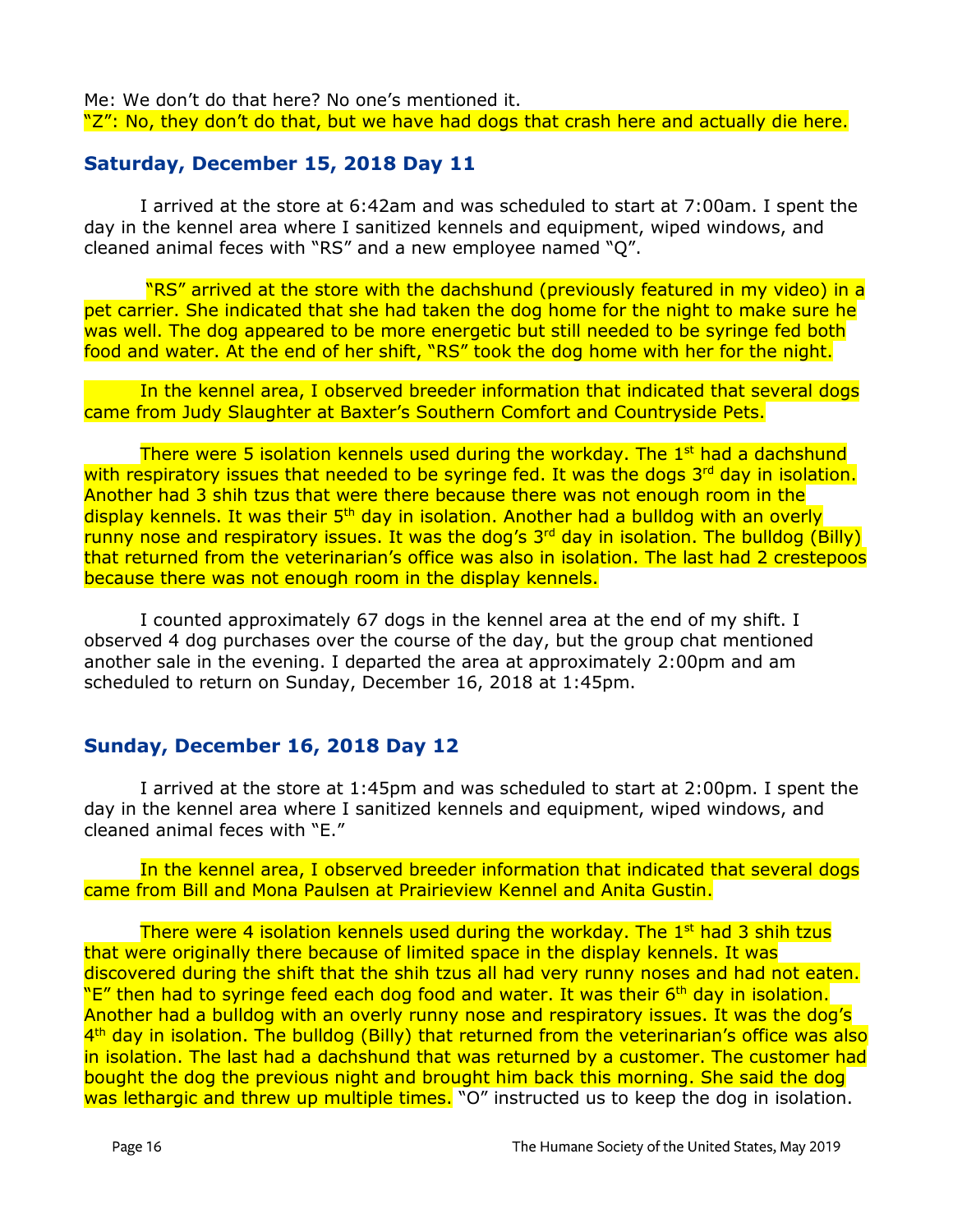Please note, the dachshund (previously featured in video) was with "RS" at her house for the whole day.

Early in the day, "O" indicated that a Dachshund was sold the previous night, but the new owner returned the dog that morning. The customer complained that the dog seemed sick and had acted in a lethargic manner. Samit Darne had offered them a replacement animal and asked "O" to bring the dog to the veterinarian the next day. "O" indicated that she did not believe the dog was sick and was likely just under stress because of the new environment.

"E" observed that the 3 shih tzus in isolation had not eaten and that their paws were cold to the touch. Each dog appeared to have a very runny nose and acted in a lethargic manner. She contacted "RS" and then put all of the dogs in the nebulizer. After that, she observed that the dog's feces appeared to have a large amount of mucus. She informed me that she would have to syringe feed each dog food and water. At the end of

the shift, each dog had been syringe fed but still appeared to be unenergetic.

The store has 9 small, 6 medium, and 6 large kennels. Typically, each kennel holds 2- 4 dogs depending on their size. I have observed 5 dogs in a medium kennel but that was treated as a temporary situation until another spot opened. There are also 12 isolation or holding kennels and they are roughly the size of the medium ones.

I counted approximately 61 dogs in the kennel area at the end of my shift. I observed 3 dog purchases over the



course of the day, but the group chat mentioned another sale in the morning. I departed the area at approximately 7:15pm and am scheduled to return on Tuesday, December 18, 2018 at 6:45am.

## **Videos from today included the following conversations:**

"O" talking about dogs arriving at the store that night even though there is limited space.

"O": She wants to combine some dogs or however you want to do it.

"E": (Unintelligible)

"O": I know but I told her that I have puppies coming tonight and I did not know how many. I'll send her the same message and see if she texts one of y'all or talks to one of y'all. I'm just letting you know that I'm gonna be bringing them back here and I'm not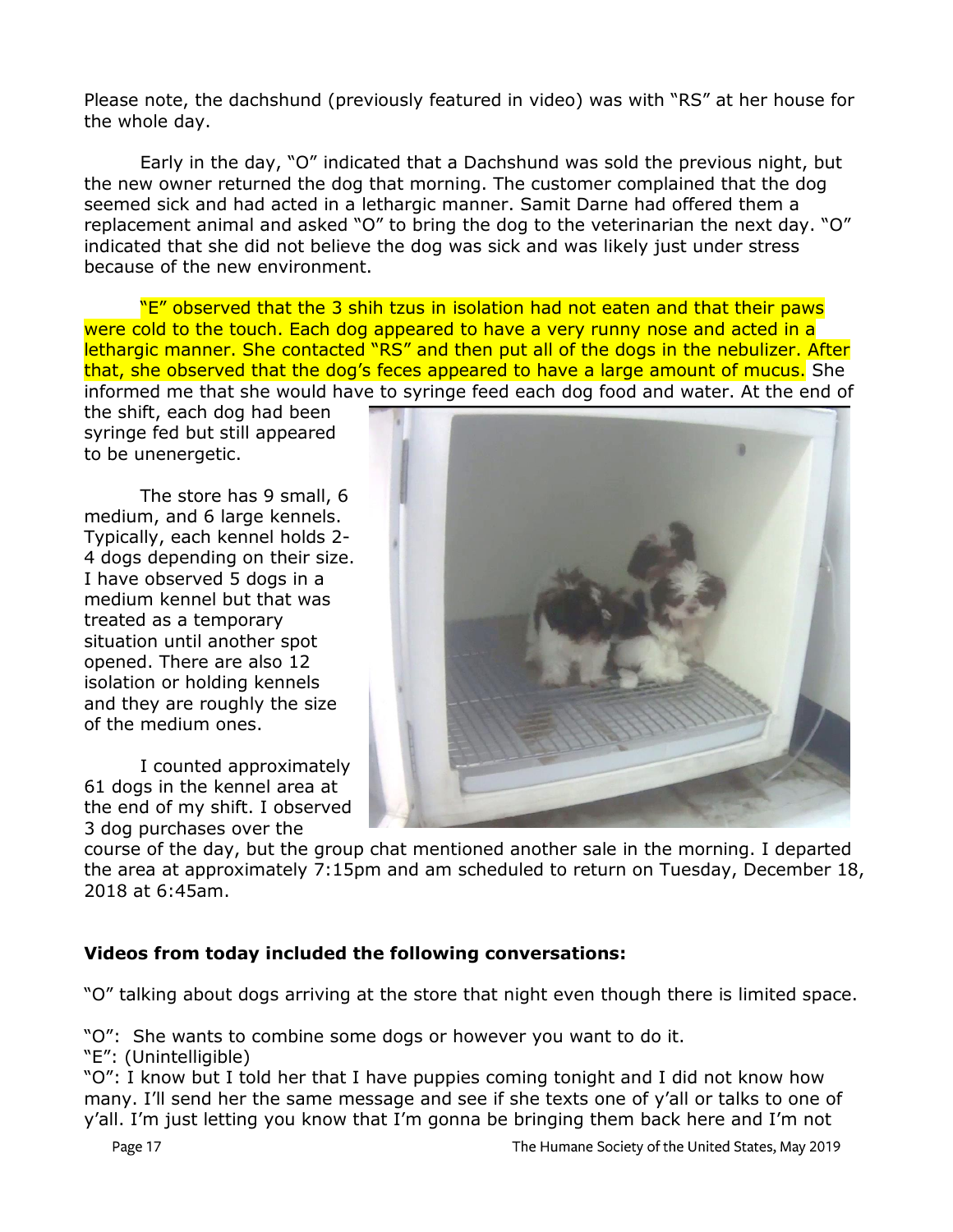just gonna set them on the floor. I don't care if we pull these crates down or put them in crates. I don't care but we have to put them somewhere.

"O" talking about the dachshund that was returned to the store.

"O": And it was lethargic. She didn't act like that with me and it was probably just in a new environment and stressed. So, Sam allowed them to bring it back. Cause they brought it back and we were like, "You have to call the warranty department" and they left that damn dog on the counter and walked out of the store. I was like, "Oh, well I guess I got me a free dog." They paid for it. Anyway, so Sam $^3$  said to put it in SCC and we'll bring it to the vet in the morning and then we'll have them call the owner and give them an update on the pet's health but then he let them exchange it. I don't know. We could maybe put it back in the window but if it is sick or something, I don't know. "E": It was fine when it walked out of here.

"O": It was fine when I brought it back here a minute ago.

Later: "E" talking about the shih tzus in isolation.

Me: What happened with them?

"E": It's just something we don't deal with often that "RS" gave me a bunch of [expletive] to do and I've already done and it's not working.

Me: What do you think got them like that?

"E": I don't know, it's whatever Hank (bulldog also in isolation) was having. Cause he was having that mucus in his throat and he was really snotty. They're itty bitty, so when he (Hank) stopped eating he was okay because he's like 20 pounds of solid fat. They're all less than 3 pounds and so they're starving and it's making it worse.

Later in the day: Fecal material with what appears to be mucus left behind by the shih tzus (mentioned in the previous video) after nebulizer treatment.

Me: What is that? "E": I don't know. Me: Is that vomit? "E": It looks like [feces].

# **Tuesday, December 18, 2018 Day 13**

I arrived at the store at 6:43 am and was scheduled to start at 7:00 am. I spent the day in the kennel area where I sanitized kennels and equipment, wiped windows, and cleaned animal feces with "JC."

Please note, several times in the previous report I referred to a dog in isolation as a dachshund. I was informed later that the dog is a schnauzer.

In the kennel area, I observed breeder information that indicated that several dogs came from Delane Doss who is connected with KCZ Amazing Pets and Supplies LLC. The certificate indicates that Ms. Doss is a hobby breeder and not licensed by the USDA. I also

 $\overline{a}$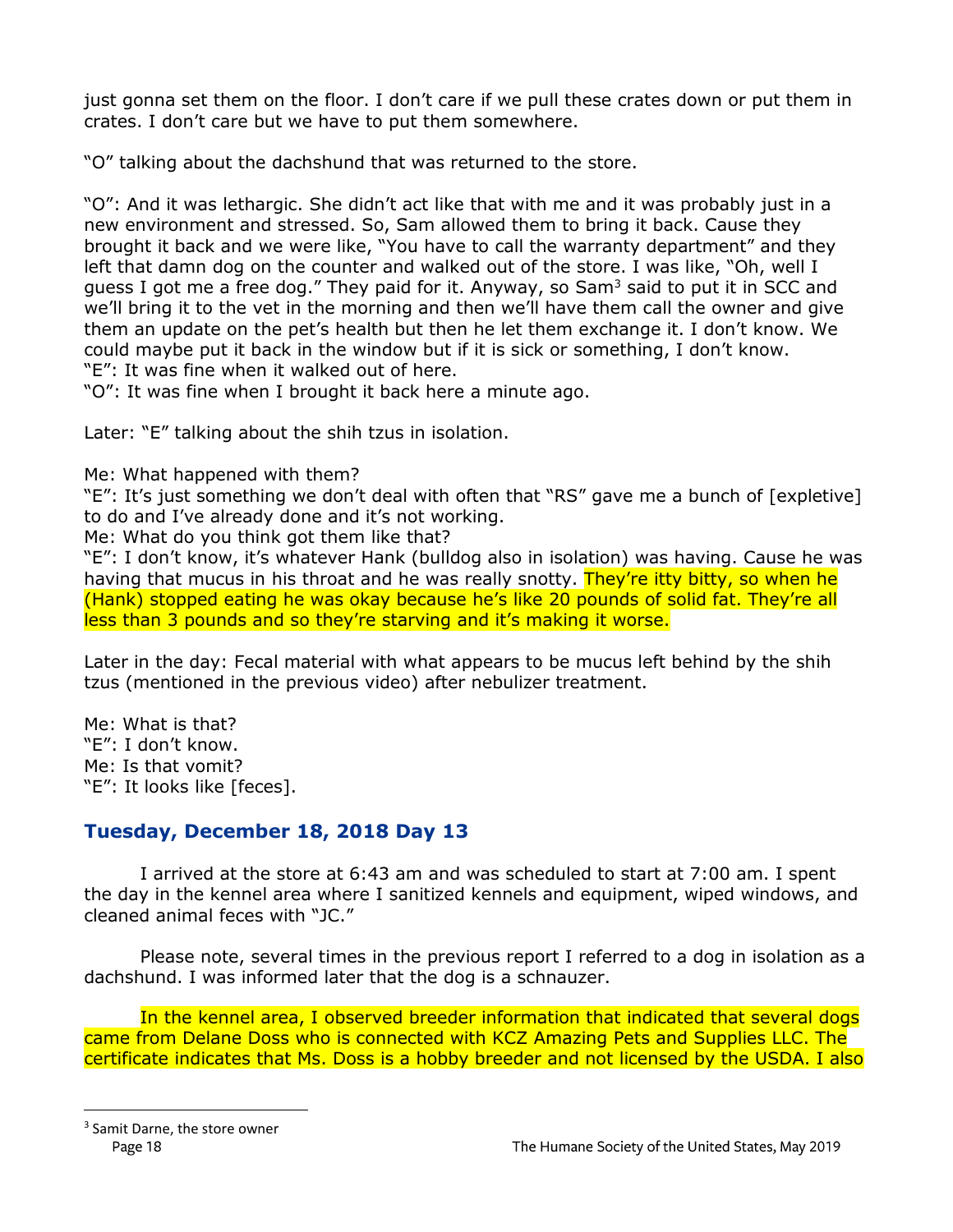observed paperwork that listed James Troyer from Coalgate, OK. Also, a dog that had recently arrived at the store had a collar that listed Samuel J Graber as the breeder.

There were 8 isolation kennels used during the workday. The  $1<sup>st</sup>$  had a shih tzu that was previously with 2 other dogs of the same breed. The dog showed strong signs of recovery and was put back into a display window at the end of the day. It was his  $8<sup>th</sup>$  day in isolation. Another had a bulldog with an overly runny nose and respiratory issues. It was the dog's  $6<sup>th</sup>$  day in isolation. The bulldog (Billy) that returned from the veterinarian's office was also in isolation. Another had a schnauzer (featured in previous video and mistakenly referred to as a dachshund) that was returned by a customer. The dog was put back into a display kennel at the end of the day. Another had 3 smaller breed dogs that were there because of limited space in the display kennels. Another had 2 Labradors that were there because of limited space in the display kennels and it was their 2<sup>nd</sup> day in isolation. A different kennel had 2 huskies that were there because of limited space in the display kennels and it was their  $2<sup>nd</sup>$  day in isolation. The last had a boxer that was there because of limited space in the display kennels and it was their 2<sup>nd</sup> day in isolation.

Upon arrival, I observed that there more dogs in the store than I had ever seen. There were only 3 empty isolation kennels which made the morning cleaning procedures more difficult. There was a medium kennel that housed 8 small breed dogs which is the most I've seen in one area. Later, "O" explained that they received 3 more dogs than what was originally planned and that she was frustrated because the kennel was overcrowded.

"O" indicated that one of shih tzus in isolation had died on Sunday night (16 DEC18) and that another was currently at the veterinarian's office. She explained that dogs under 2lbs often die in the store and that the staff is not equipped to treat them effectively.

I counted approximately 80 dogs in the kennel area at the end of my shift. I did not observe any dog purchases over the course of the day, but the group chat mentioned another sale in the evening. I departed the area at approximately 2:05pm and am scheduled to return on Wednesday, December 19, 2018 at 6:45am.

#### **Videos from today included the following conversation:**

#### "O" talking about the shih tzu that recently died and overcrowding in the kennel.

Me: So, are those 2 other shih tzus okay? The ones that were bad the other day. "O": We had 3 total. One died, one's at the vet, and then one's still here. Me: That one's doing pretty well by the way.

"O": Well good.

#### Me: The other one's just went?

"O": We force fed it Sunday night. I think it should've went to the vet. It was not doing good. It was throwing up everything we were trying to feed it. We had to stick our finger in the AD (type of food) and put it in the roof of its mouth and so we were forcing it to eat stuff but she ("E" on Sunday night) showed me a picture and sent it to "RS" of some vomit that was in her cage. So, yeah, it did not make it that night. Me: That sucks.

"O": It does suck and here's what sucks even worse. See the 1 1/2 pound yorkie? We begged them to quit getting dogs under 2 lbs. Begged them. I don't know how big the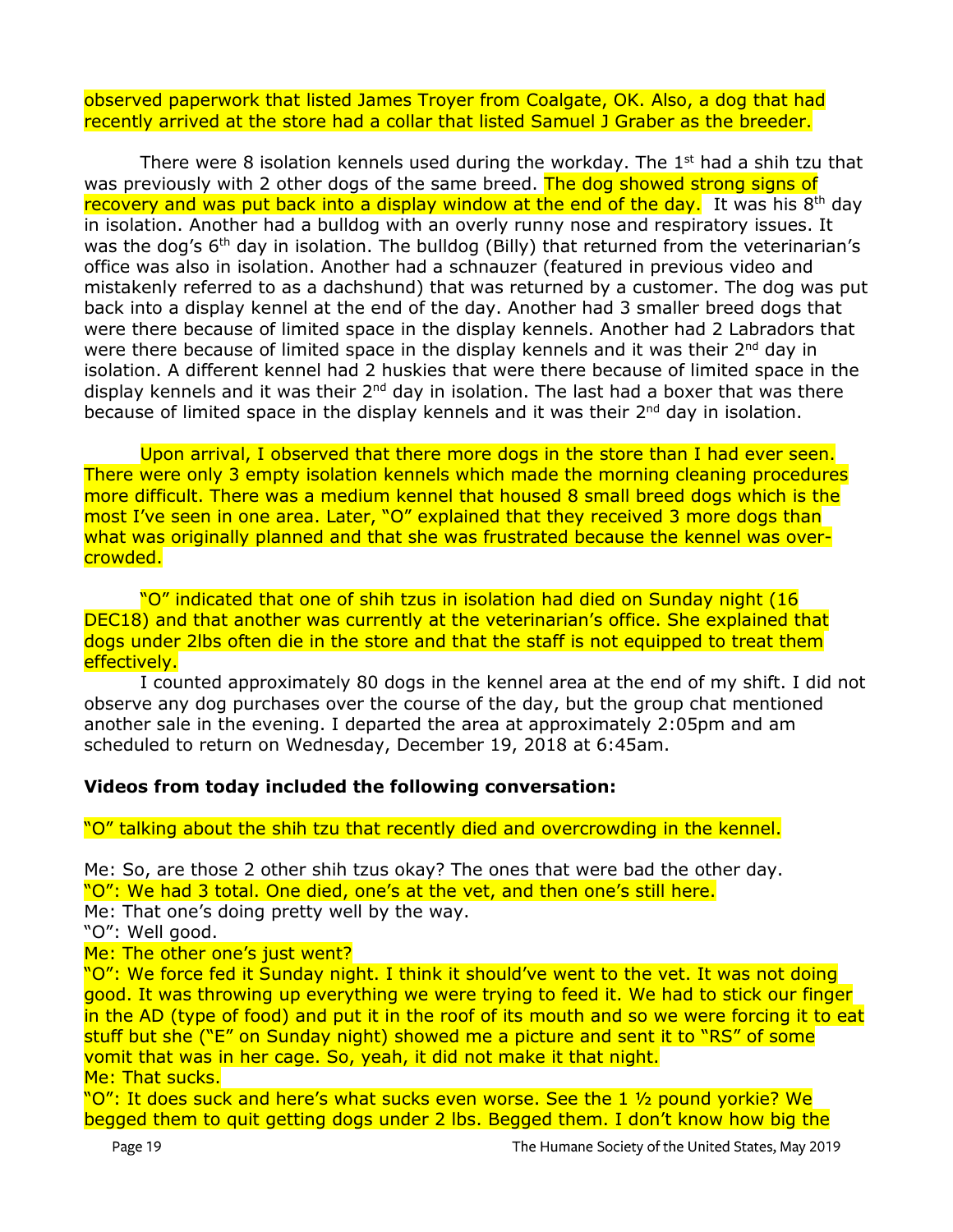shih tzu was but. I don't know if you were here for Jade. Jade died. Well, they put her down because she was suffering. We had one named "Tiny." I don't remember what Tiny was. Maybe a Chihuahua. Something tiny. Then, my daughter "CY" took home Honey, a little morkie. The naked one. Were you here for the naked little morkie? It's like a mole rat. Had a little bit of hair on her head and that's it. Apparently, that's normal for those breeds to lose hair but I've never seen it in my life. Anyway, "CY" got a good deal from Sam (Samit Darne) because if they're ugly he wants them the hell out of the store. She brought it home and like a week later it died. It crashed on us at home and she rushed it up here and "RS" put it in the nebs (nebulizer) and all that. Then I rushed it to my vet in Whitehouse. It made it one night. Since I've been here in June, we've had 3 of these tiny, tiny little dogs just not make it. It's like they're not sturdy enough. Their immune system's not…I guess, I'm not a vet. The vet has asked him to stop getting such small dogs. We are not equipped to take care of those. So, when I pulled that one off of the truck last night I was like, "I'm sorry." I hate to be negative right out of the gate but (shrugs shoulder) my experience so far.

Later:

"O": Anyway, so those 5 came from a different distributor. Then I thought we had 17 more last night and when he opened the back door of the truck, he's like, "You have 20 and not 17." I mean, I can count. We have 17. He's like, "Yeah, I know." Cause he sends me a list so I know exactly what I'm getting and I could make sure I have (enough space). He flips the page on one of the breeders and front page said 4 and the  $2^{nd}$  page said 7. He's like, "I don't know why but you've got the other 3 on my truck so I'm gonna give them to you." So, I got 20 last night instead of 17. I mean it was a nightmare. I knew I was just using everything y'all had. I told the girls last night. I don't care if you take those big basket crates from up there. I mean, I don't know where else to put them. I have to figure something out but we have to have a place for them.

Later:

"O": I don't know y'all. It's too many [expletive] dogs.

## **Wednesday, December 19, 2018 Day 14**

I arrived at the store at 6:44am and was scheduled to start at 7:00am. I spent the day in the kennel area where I sanitized kennels and equipment, wiped windows, and cleaned animal feces with "JC."

In the kennel area, I observed breeder information that indicated that several dogs came from Bobby and Lori Schroeder in Coalgate, OK. I also observed that a recently arrived dog's tag had the name "Samuel J. Graber."

There were 3 isolation kennels used during the workday. The  $1<sup>st</sup>$  had a bulldog with an overly runny nose and respiratory issues. It was the dog's  $7<sup>th</sup>$  day in isolation. The bulldog (Billy) that returned from the veterinarian's office was also in isolation. The last had a boxer that was there because of limited space in the display kennels and it was his 3<sup>rd</sup> day in isolation.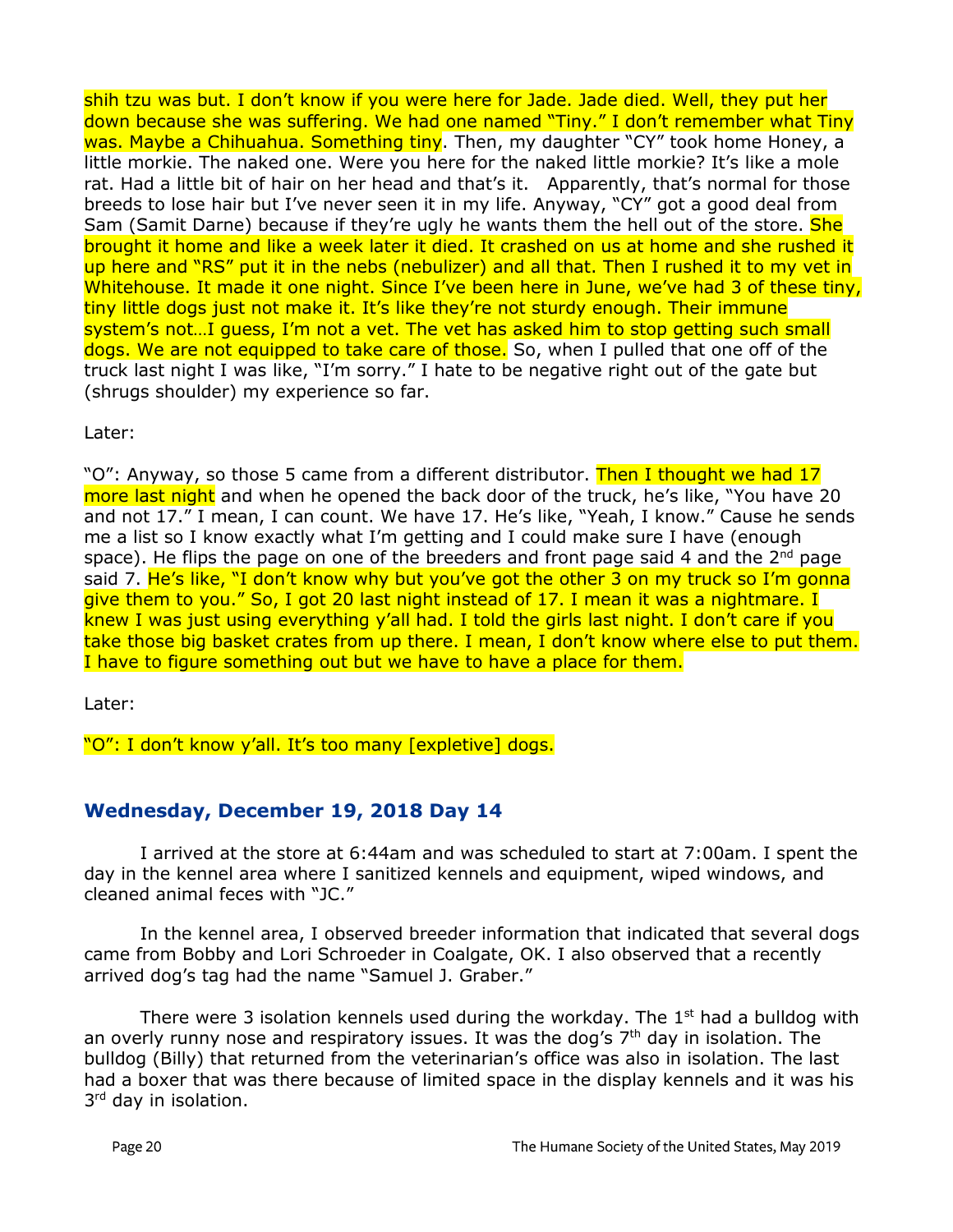Early in the day, 2 police officers, an animal control officer, and an unknown individual entered the kennel area and began an impromptu inspection. One police officer took pictures of several kennels and the white board over the medical table. Another officer explained that they were there because of a complaint lodged by the ASPCA. None of the individuals asked me or "JC" any questions and they left the kennel area after approximately 5 minutes. Later, one of the salesmen indicated that he overheard the officers talking about a parvo outbreak. "RS" indicated that she was unaware of the inspection until it had already happened.

I observed the body of the deceased shih tzu (previously featured in my undercover video) in the freezer in the kennel area. "JC" indicated that she was unaware of the body,

but it was likely placed there until the veterinarian could examine the body on his weekly visit.

"RS" indicated that if a dog's feces were yellow then the staff would take a sample for later examination by a veterinarian. I've observed several instances where a kennel technician expressed concern over the appearance of a dog's feces but did not take a sample. Prior to this conversation, no one had ever mentioned sample collection.

I counted approximately 84 dogs in the kennel area at the end of my shift. I observed one dog purchase over the course of the day and the group chat did not mention any another sales. Please note, I was removed from the group chat shortly after I resigned my position. I departed the area at approximately 2:10pm.



## **Videos from today included the following:**

A police officer explaining that the inspection is related to a complaint.

Police Officer: Complaints we're following up on. Filed by the ASPCA. We're just doing a walk-through.

Video: A brief shot of police officers and animal control officers walking through the kennel area.

Moments later: "RS," a salesman, and "O" talking about the police officers featured in the previous video and parvo.